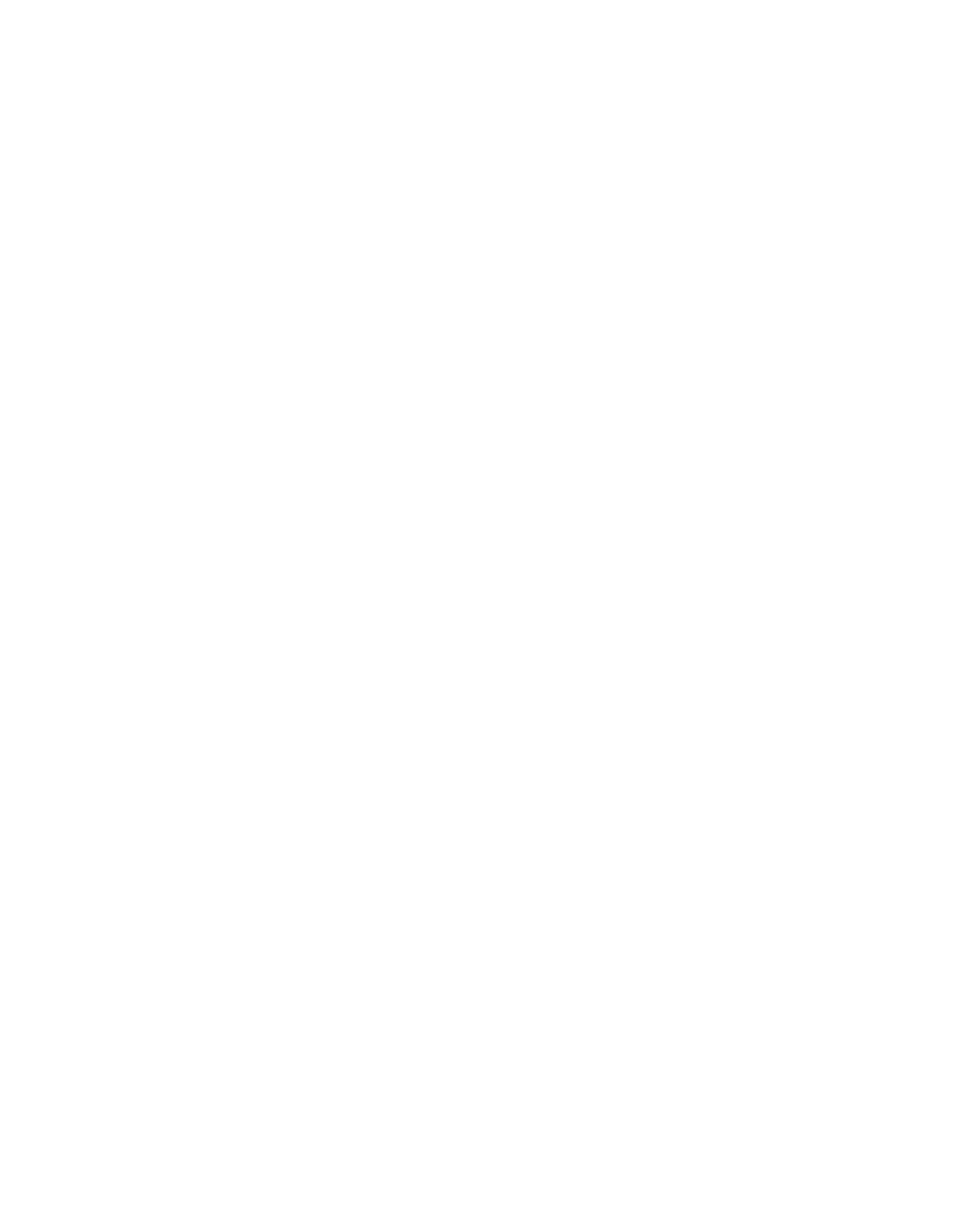# **Table of Contents**

| 1.0 |                                                                                                                                                                             | Introduction                                                                                                                                                                                                                                                                                                                                                                                                                                                                                                                                                                                                                                                                                                                                                                                                                                                       | Page 2 |                                                                                                                                                                      |
|-----|-----------------------------------------------------------------------------------------------------------------------------------------------------------------------------|--------------------------------------------------------------------------------------------------------------------------------------------------------------------------------------------------------------------------------------------------------------------------------------------------------------------------------------------------------------------------------------------------------------------------------------------------------------------------------------------------------------------------------------------------------------------------------------------------------------------------------------------------------------------------------------------------------------------------------------------------------------------------------------------------------------------------------------------------------------------|--------|----------------------------------------------------------------------------------------------------------------------------------------------------------------------|
| 2.0 | Features<br>2.1<br>$2.2\phantom{0}$<br>2.3<br>2.4<br>$2.5\phantom{0}$<br>2.6<br>2.7<br>2.8<br>2.9<br>2.10                                                                   | <b>DC Current Sensing</b><br>UV Overload trip<br><b>Ground Fault</b><br>16 Character Display<br>Last Trip Data<br><b>Current Transducers</b><br><b>Breaker Tripping</b><br>Alarm Relay<br>Displayed Trip Unit Error Messages<br><b>Battery</b>                                                                                                                                                                                                                                                                                                                                                                                                                                                                                                                                                                                                                     |        | $\frac{2}{3}$<br>3<br>4<br>4<br>4<br>5<br>5<br>6<br>6<br>7                                                                                                           |
| 3.0 | Options<br>3.1<br>3.2<br>3.3<br>3.4<br>3.5                                                                                                                                  | <b>External Connections</b><br><b>Optional Connections</b><br><b>Communications Option</b><br>Shunt Input Option<br>Quick-Trip™ System Option                                                                                                                                                                                                                                                                                                                                                                                                                                                                                                                                                                                                                                                                                                                      |        | 8<br>8<br>8<br>9<br>9<br>10                                                                                                                                          |
| 4.0 |                                                                                                                                                                             | <b>Security Key</b>                                                                                                                                                                                                                                                                                                                                                                                                                                                                                                                                                                                                                                                                                                                                                                                                                                                |        | 11                                                                                                                                                                   |
| 5.0 | 5.1<br>5.2<br>5.3<br>5.4<br>5.5<br>5.6<br>5.7<br>5.8<br>5.9<br>5.10<br>5.11<br>5.12<br>5.13<br>5.14<br>5.15<br>5.16<br>5.17<br>5.18<br>5.19<br>5.20<br>5.21<br>5.22<br>5.23 | Commissioning<br>Power-Up the Trip Unit<br>Security Key During Commissioning<br>Transducer / Shunt Input Select<br>Transducer / Shunt Rating<br>Long-Time Pick-Up Setting<br>Long-Time Delay Setting<br>LT Thermal Memory<br>Short-Time Pick-Up Setting<br><b>Short-Time Delay Setting</b><br>Short-Time <sup>12</sup> T<br>Instantaneous Pick-Up Setting<br><b>Ground Fault Pick-Up Setting</b><br><b>Ground Fault % Restraint</b><br><b>Ground Fault Delay Setting</b><br>Ground Fault <sup>2</sup> T<br>Reverse Current Pick-Up<br><b>Reverse Current Delay Setting</b><br>Reverse Current I <sup>2</sup> T<br>Quick-Trip™ Instantaneous Pick-Up<br>Quick-Trip™ Ground Fault Pick-Up<br><b>COM Address (Communications)</b><br><b>Reply Delay</b><br>Alarm on COM<br>5.24 Alarm on Overload<br>5.25 Alarm on Trip<br>5.26 Alarm on ERROR<br>5.27 Exit Procedure |        | 11<br>12<br>12<br>12<br>13<br>13<br>13<br>14<br>14<br>14<br>15<br>15<br>15<br>15<br>16<br>16<br>16<br>16<br>17<br>17<br>17<br>18<br>18<br>19<br>19<br>19<br>19<br>20 |

| 6.0 |                                                             | <b>Changing Settings</b>                                                                                                                                                                                                                                                                                                                                                        | 20                                                       |
|-----|-------------------------------------------------------------|---------------------------------------------------------------------------------------------------------------------------------------------------------------------------------------------------------------------------------------------------------------------------------------------------------------------------------------------------------------------------------|----------------------------------------------------------|
| 7.0 |                                                             | <b>Target Recall of Last Trip Data</b>                                                                                                                                                                                                                                                                                                                                          | 21                                                       |
| 8.0 |                                                             | <b>Normal Operation</b>                                                                                                                                                                                                                                                                                                                                                         | 22                                                       |
| 9.0 | 9.1<br>9.2<br>9.3<br>9.4<br>9.5<br>9.6<br>9.7<br>9.8<br>9.9 | Testing & Calibrating - Transducer Input<br>Step 1: Commission the Trip Unit<br>Step 2: Verify Transducer Installation<br>Step 3: Defeat Reverse Current<br>Step 4: Calibrate the Transducers<br>Step 5: Defeat Ground Fault (GF)<br>Step 6: Verify Pick-Up & Calibration<br>Step 7: Primary Injection Tests<br>Step 8: Reverse Current Testing<br>Step 9: Erase Last Trip Data | 22<br>23<br>23<br>24<br>24<br>25<br>25<br>25<br>25<br>26 |
|     |                                                             | 10.0 Testing - Shunt Input                                                                                                                                                                                                                                                                                                                                                      | 26                                                       |
|     | 11.0 Ratings                                                |                                                                                                                                                                                                                                                                                                                                                                                 | 27                                                       |
|     | 12.0 Warranty                                               |                                                                                                                                                                                                                                                                                                                                                                                 | 27                                                       |
|     | 13.6                                                        | 13.0 Time-Current Curve<br>13.1 LT Trip Time<br>13.2 ST Trip Time<br>13.3 GF Trip Time<br>13.4 Overload TCC<br>13.5 Reverse & GF TCC<br>Quick-Trip™ GF and Instantaneous                                                                                                                                                                                                        | 27<br>28<br>28<br>29<br>31<br>33<br>35                   |
|     | 14.3<br>14.4<br>14.5                                        | 14.0 Typical Wiring Diagrams<br>14.1 Using Actuator<br>14.2 Using Electro-Mechanical Trip Relay<br>Using Solid-State Trip Relay<br><b>Using Shunt Input</b><br><b>Communications Connections</b>                                                                                                                                                                                | 37<br>39<br>41<br>43<br>45                               |

**Firmware Revision: 5.00, Revision 0**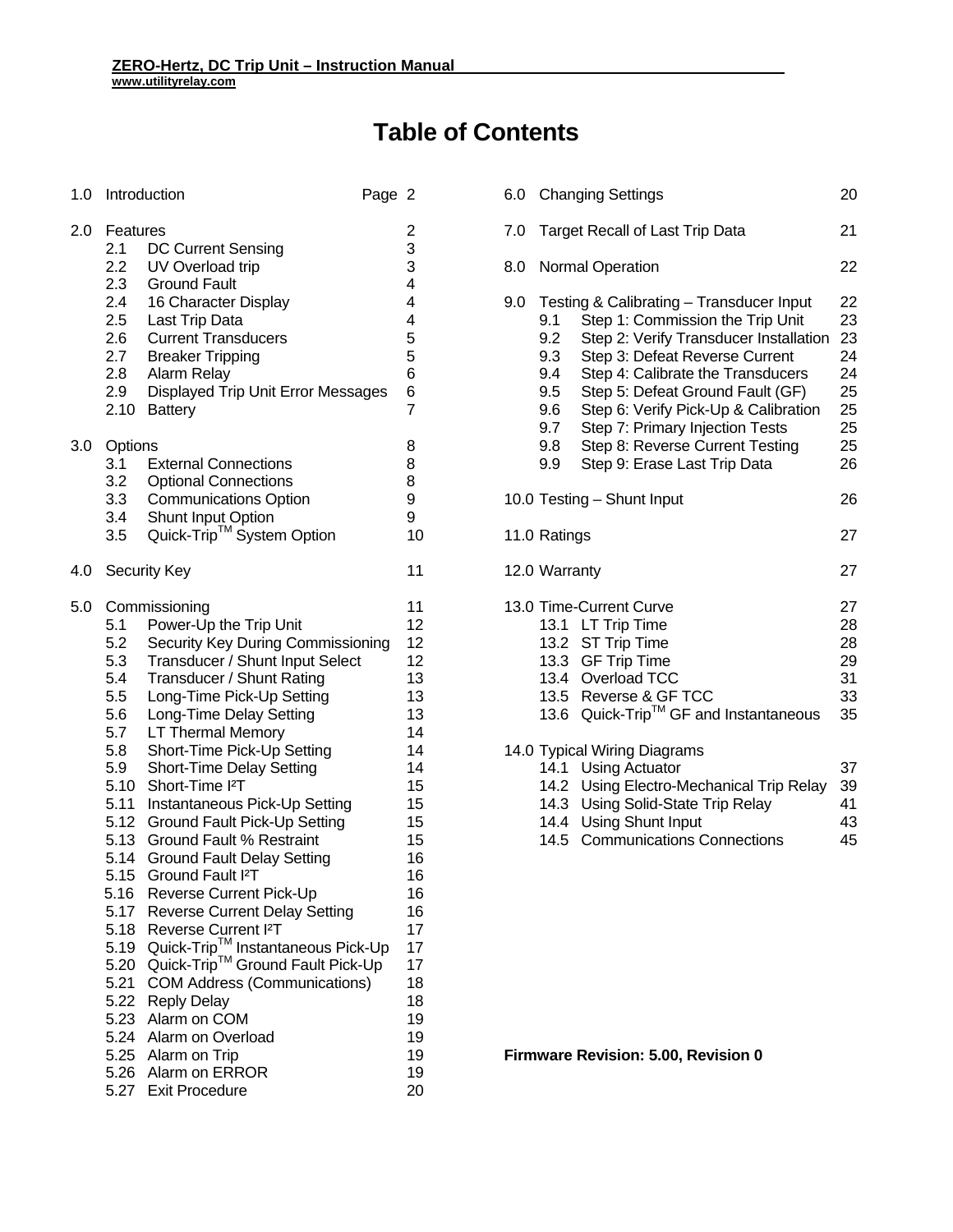### **1.0 Introduction**

The **ZERO-Hertz** is a state of the art, microcontroller based trip unit intended for use on one and two pole DC circuit breakers in voltage classes up to 1,000 volts.

As an option, the **ZERO-Hertz** trip unit can also be applied as a panel mounted protective relay, which utilizes the signal from a DC shunt.

The **ZERO-Hertz** is a digital trip unit using a micro-controller and a 16-character liquid crystal display (LCD).

The trip unit provides over-current, as well as short-time and instantaneous fault protection. The trip unit also offers reverse current and ground fault protective functions as user selectable options.

Quick-Trip<sup>™</sup> arc flash hazard reduction is available as an option.

A user configurable alarm relay is a standard feature on the **ZERO-Hertz**. The alarm relay contains a form-C contact.

The trip unit requires external power to operate. External power can be applied to the trip unit from one of two sources:

- 1) By connecting to the positive (+) and negative (-) poles of a two pole DC breaker in service on a circuit between 90-340 volts DC.
- 2) By connecting to the breaker control power. The control power must be between 90-340 volts DC or 75-265 volts AC.

The trip unit installation kit also includes a twopole fuse block with two Bussmann type KLM-5, 500Vdc current limiting fuses. The power wiring to the trip unit should always be protected with these fuses.

#### **2.0 Features**

The **ZERO-Hertz** offers the following features:

- a) Unique current sensing method permits testing of the transducer inputs of the trip unit on a DC as well as a AC high current test set (on most breakers).
- b) Displays last trip data including the current at the time of trip.
- c) All settings are made directly in amps or in seconds.
- d) A security system reduces the risk of unauthorized tampering with the trip unit's settings.
- e) Ease of coordination is provided with settings that are made in extremely small increments.
- f) Plug-in wiring reduces the installation time and eliminates wiring errors.
- g) 16-character alphanumeric display with backlight.
- h) Small package.
- $Quick-Trip^{TM}$  arc flash hazard reduction is available as an option.

The **ZERO-Hertz** also incorporates **SELF TEST OK** features, which continually monitor the status of the trip unit. The green LED on the face of the trip unit provides a visual indication that the trip unit is operating properly.

**SELF TEST OK** features include:

- 1.) Watch-dog timer and check-sum monitoring to ensure the micro-controller is functioning properly.
- 2.) Actuator and "+" and "-" pole transducer monitoring to ensure that these vital components are properly connected.

As part of the manufacturing quality control. each trip unit is "burned in" under load at 120°F.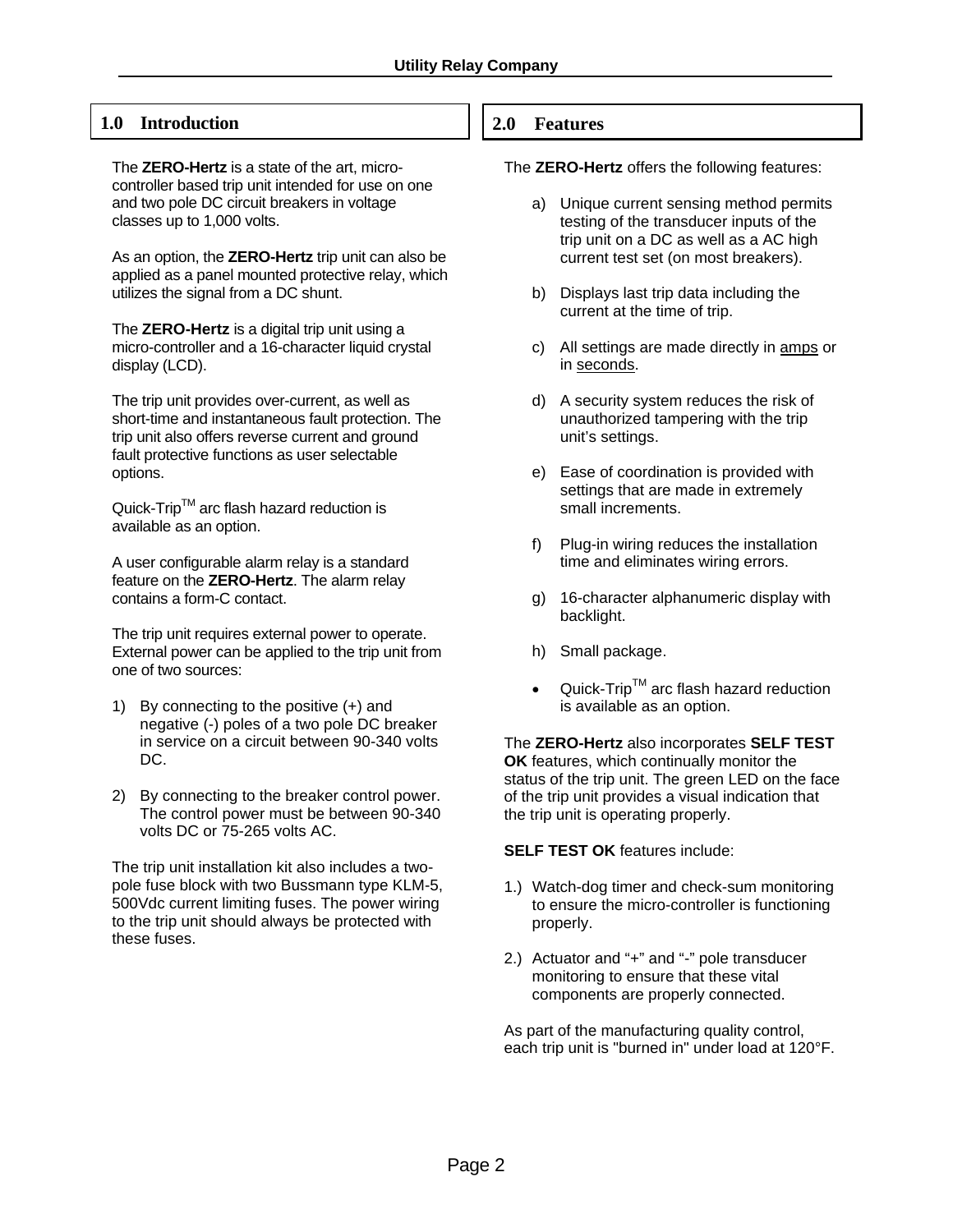#### **2.1 DC Current Sensing**

The **ZERO-Hertz** uses a micro-controller to perform the DC current calculations and to implement the logic functions.

The trip unit determines the DC current by measuring the true RMS current of the circuit. The trip unit samples at a 0.521 milli-second rate during the sample period of 8.333 milliseconds. For each sample period, the microcontroller performs the RMS calculation by squaring the current samples, finding the average of the square values and then taking the square root of the average. This value is then multiplied by the transducer or shunt rating to arrive at the current in amps.

This method of current sensing provides an extremely accurate measurement of DC current when applied on a DC circuit. This method also provides an equally accurate measurement of true RMS AC current when applied on a 60 Hertz AC circuit. This enables the transducer inputs of the trip unit to be tested on a high current DC or a 60-Hertz AC test set (on most breakers) for Long-Time, Short-Time, Instantaneous, Ground Fault and Reverse Current trip functions.

When the trip unit is applied on a two-pole breaker and two transducers are being used, the RMS calculation is performed individually for each pole of the breaker.

## **2.2 UV Overload trip**

The Under Voltage Overload (UV OL) trip function will produce a trip when the system voltage collapses during a low impedance fault. This is useful for those installations where the trip unit is powered by the system voltage.

Whenever the current is greater than two (2) times the LT Pick-Up setting and the trip unit power goes below the minimum required to operate the trip unit, a UV Overload trip is immediately initiated.

The user cannot turn off this feature.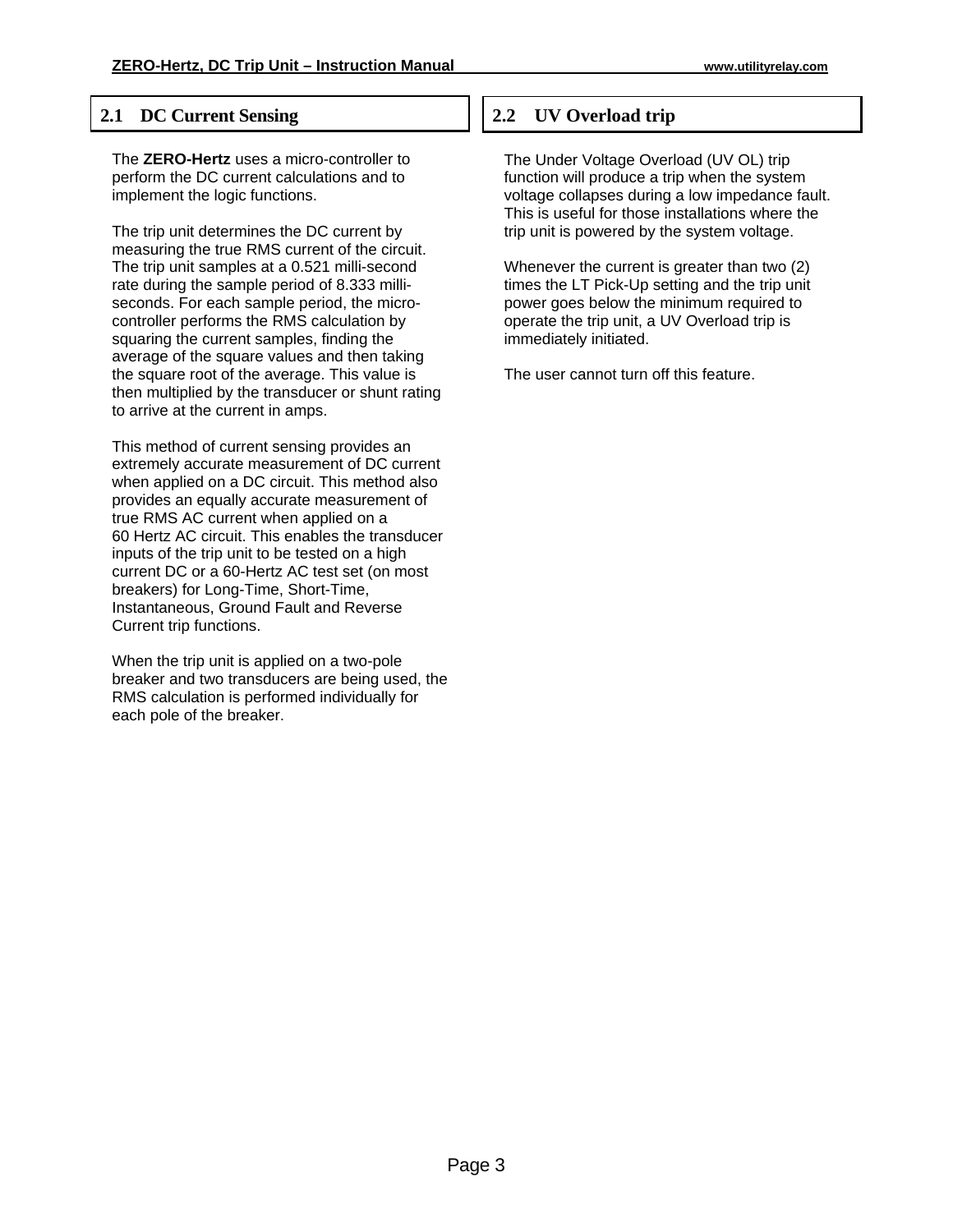### **2.3 Ground Fault**

The ground fault feature of the **ZERO-Hertz** can only be implemented when two transducers are used with the trip unit, one on the positive (+) pole and one on the negative (-) pole of the breaker. The ground fault function is not available when using shunt input.

The trip unit measures the current of each pole individually and determines the ground current to be the difference between the absolute values of the current on the positive (+) and negative (-) poles measured in amps.

#### \*\*\*\* NOTE \*\*\*\*

The trip unit can detect how many transducers are properly connected to it. The trip unit will only implement ground fault protection when it detects two transducers.

The ground fault feature is not available when using the shunt input.

## **2.4 16-Character Display**

A 16-character dot matrix liquid crystal display (LCD) is the interface between the trip unit and the user.

The dot matrix LCD is extremely versatile because it is capable of displaying not only numbers but also letters and symbols.

The LCD is used for the following purposes:

- 1) Entering the transducer or shunt input rating and making the pick-up and time delay settings with prompts from the display.
- 2) Displaying on demand, all trip unit settings.
- 3) Displaying on demand, the reason for the last trip and the current at the time of trip.
- 4) Continuously displaying the actual DC current on the circuit.

### **2.5 Last Trip Data**

After a breaker trip, the trip unit will save the trip data in its non-volatile EEPROM memory. The last trip data can be recalled later. This data is written over with the data from the next trip event.

The last trip data consists of the type of trip (i.e., LT, ST, INST..…) and the associated DC current.

The abbreviations for the type of trip correspond to the following:

| <b>INST</b>   | Instantaneous                     |
|---------------|-----------------------------------|
| LT            | Long Time                         |
| ST            | <b>Short Time</b>                 |
| GF            | Ground Fault                      |
| <b>REVRS</b>  | <b>Reverse Current</b>            |
| <b>FORCED</b> | A trip initiated from a remote PC |
|               | using the communications          |
|               | option.                           |
| UV OL         | Under Voltage Overload Trip       |
| IQT           | Quick-Trip Instantaneous          |
| GFOT          | Quick-Trip Ground Fault           |
|               |                                   |

A trip counter is also provided which indicates how many times the trip unit operated on each function.

The last trip data can be conveniently recalled at any time. See section 7.0, "Target Recall of Last rip Data" for further information.

See section 9.9 for instructions on erasing the last trip data.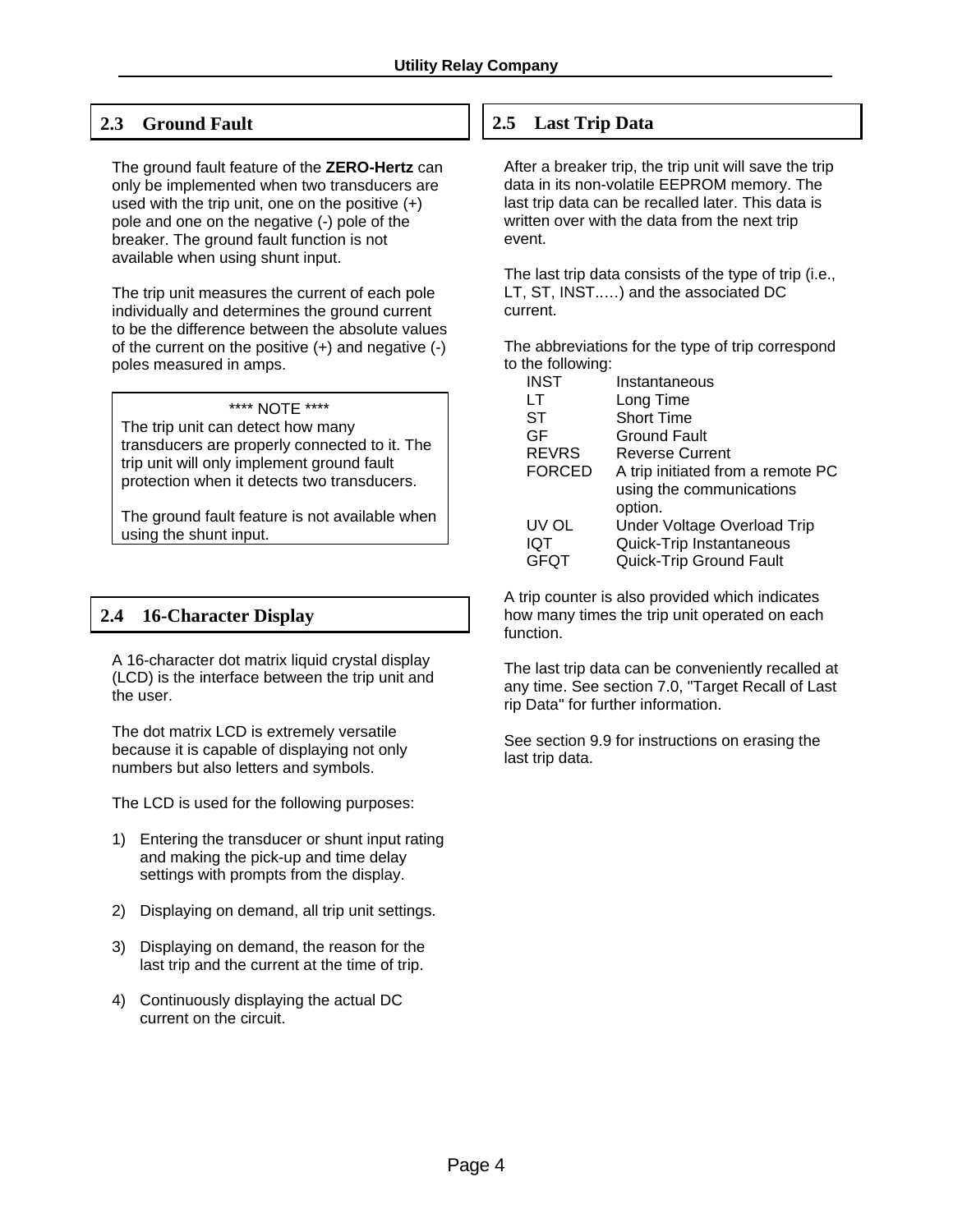#### **2.6 Current Transducers**

The transducer(s) provided with the trip unit are specifically designed to operate **only** with the **ZERO-Hertz** trip unit.

The transducer determines the current in the conductor it is mounted on or near by measuring the magnetic field of the current in the conductor.

The user must calibrate the transducer to the current rating entered in the **ZERO-Hertz** trip unit (see Section 9.4).

For calibration, the transducer(s) must be installed on the breaker in the exact location shown in the installation manual for the specific circuit breaker.

Two different transducers are available for the **ZERO-Hertz** trip unit:

- 1.) Low-Range Transducer
- 2.) Hi-Range Transducer

The transducer(s) provided for a specific installation depend on:

- o Breaker frame size
- o The transducer rating required
- o The geometry of the breaker where the transducer will be installed

### **2.7 Breaker Tripping**

The trip unit is designed to trip different breaker types in different ways.

Breakers equipped with a shunt trip device will be tripped when the trip unit momentarily energizes an auxiliary trip relay (included with the retrofit kit), which in turn will energize the shunt trip device on the breaker.

The auxiliary trip relay may be either an electromechanical relay (Figure 14.2) or a solid-state relay (Figure 14.3).

The contacts of the auxiliary trip relay are capable of "making" but not "breaking" the shunt trip current. The contacts must be wired in series with a breaker auxiliary contact, which will "break" the shunt trip current when the breaker opens.

Breakers equipped only with the original electromechanical tripping devices will be tripped with a magnetically latched actuator included in the retrofit kit. The magnetically latched actuator can be a manual reset type or a mechanical autoreset type.

The trip unit discharges an internal capacitor to trip the actuator or momentarily energize the auxiliary trip relay.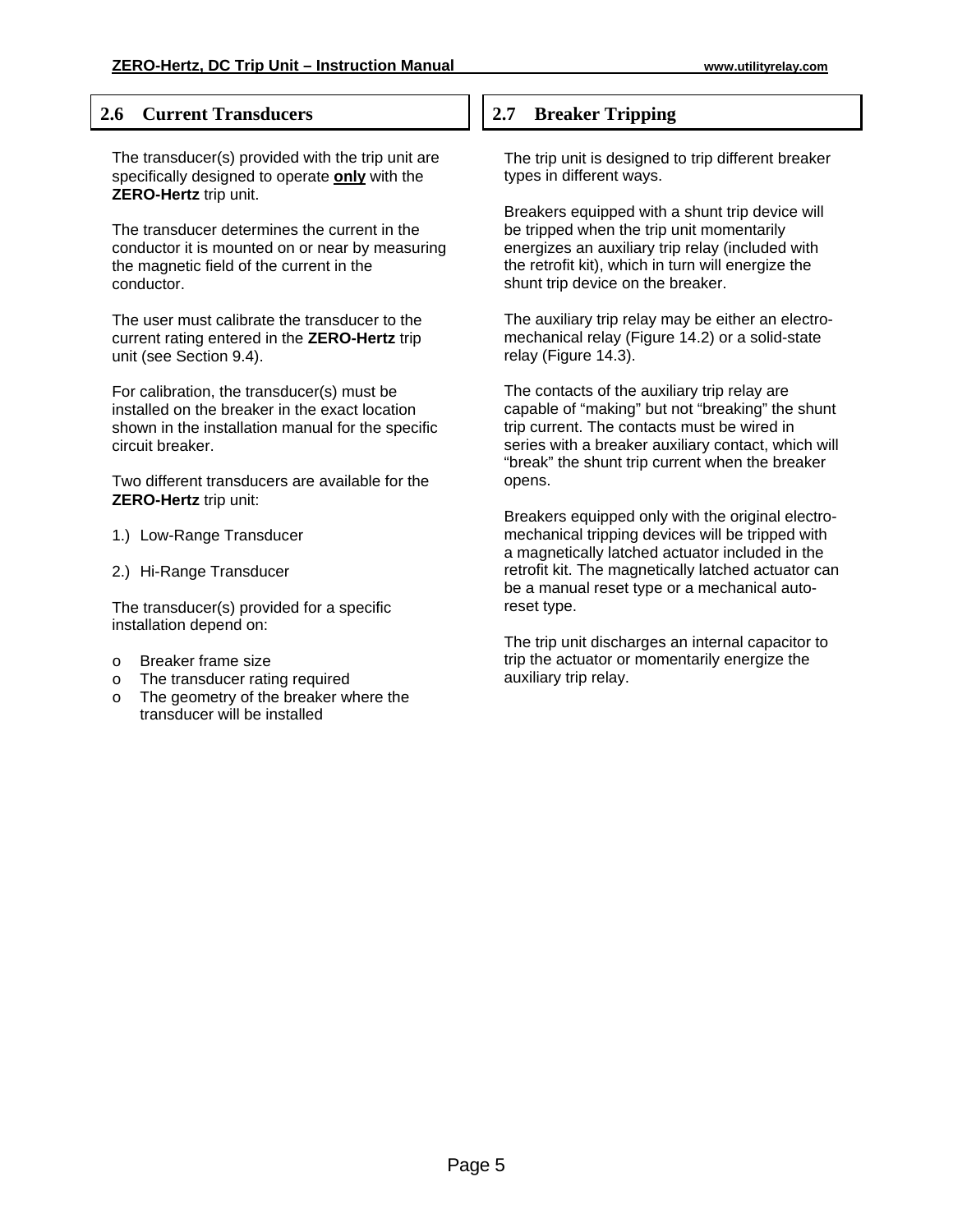## **2.8 Alarm Relay**

The **ZERO-Hertz** contains a configurable alarm relay with a Form-C contact. The contact is rated:

 5 amps at 30 VDC 5 amps at 125 VAC

In normal operation, the alarm relay is in "FAIL-SAFE" mode. When the trip unit is not in service (control power is NOT applied) the alarm relay is in the "ALARM" state.

When control power is applied to the trip unit, the alarm relay will be energized and change to the "NORMAL" state. If the trip unit loses control power, the alarm relay will change to the "ALARM" state.

The alarm relay can also be configured, during commissioning, to "ALARM" under certain conditions. The configurable ON/OFF alarm states include:

- Alarm on Overload
- Alarm on Trip
- Alarm on Trip Unit Error
- Alarm through Communications (used with MODBUS communications)

The alarm relay is reset for the following alarm conditions (if enabled) as follows:

- Power Loss: Automatically resets with restoration of control power.
- Alarm on Overload: Automatically resets when overload is gone.
- Alarm on Trip: Push the REVIEW push button to reset.
- Alarm on Trip Unit Error: Automatically resets when error is corrected.
- Alarm on Communication Error: Automatically resets when error is corrected.

#### **2.9 Displayed Trip Unit Error Messages**

If the **ZERO-Hertz** detects an error, one of the following will be displayed:

A/D ERROR

 An out of range error with the analog-todigital converter is detected in the trip unit.

CHECK XDUCERS

 Both transducers are disconnected from the trip unit.

MEMORY ERROR

 An error with the firmware code in the trip unit memory was determined by failure of the memory checksum to equal a known value.

#### NO ACTUATOR

 Loss of continuity in the trip circuit was detected due to a broken or disconnected wire going to the actuator or trip relay coil or an open circuit in the actuator or relay coil.

The **SELF TEST OK** LED on the front of the trip unit is turned **OFF** and the trip unit does not provide protection until the error is corrected.

The alarm relay will be in the alarm state if it is configured to "Alarm on Trip Unit Error" until the error is corrected.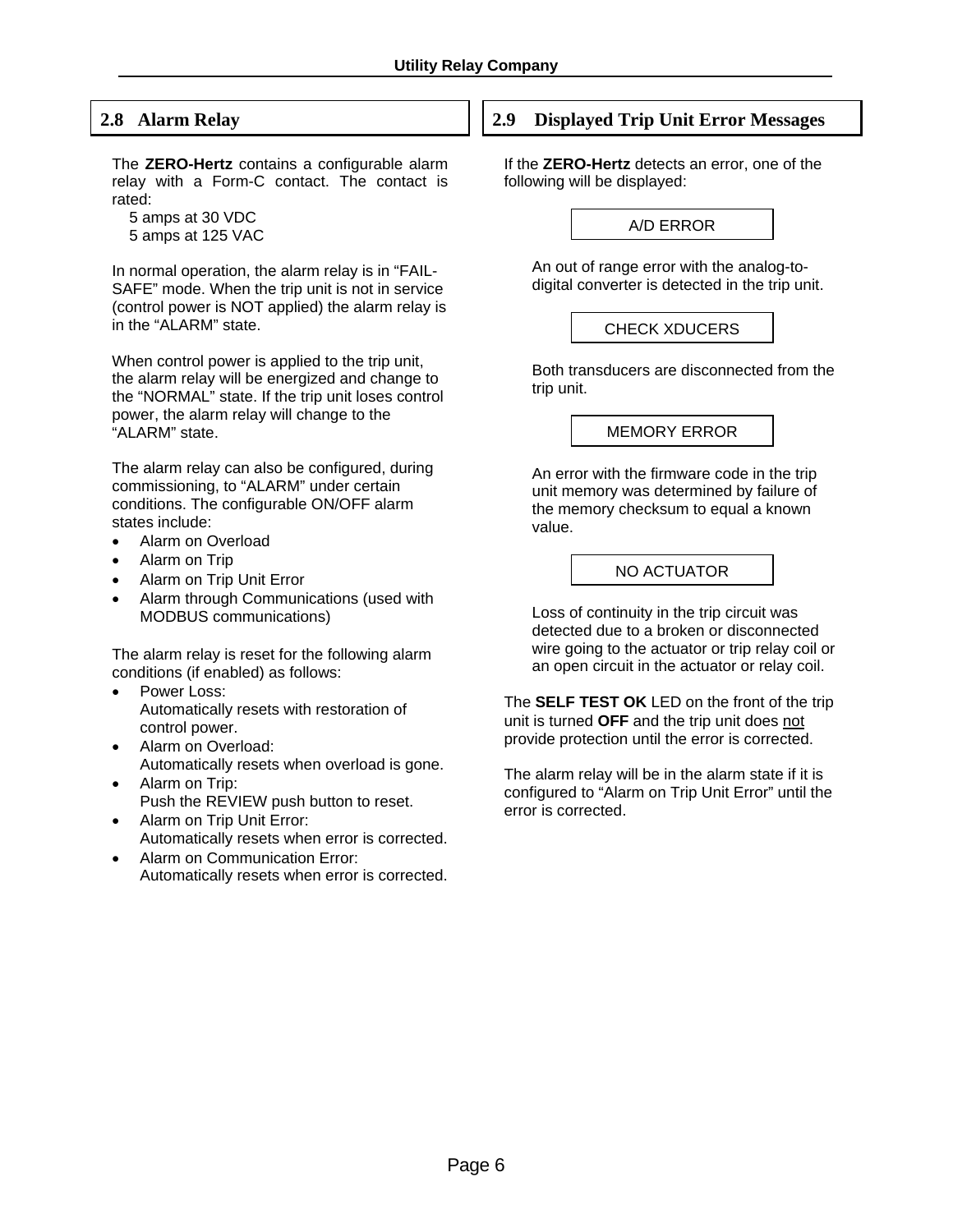#### **2.10 Battery**

A 9-volt, 1200 mAh, long life, lithium/manganese dioxide battery is used in the trip unit. This battery has less than 2 grams of lithium. There are no restrictions on transport and no special methods of disposal required with this battery.

The battery is designed to provide two functions:

- 1) Allow the user to commission (program) the trip unit without control power.
- 2) Allow the user to recall the last trip data even if there is no control power.

Press the **REVIEW** push button to turn on the trip unit under battery power.

When on battery power, the trip unit will automatically turn off 30 seconds after the last push button is pressed to conserve battery energy.

#### \*\*\*\* NOTE \*\*\*\*

The battery is NOT involved in the protective functions of the trip unit. The trip unit will provide protection even if the battery is removed.

The battery is NOT required for the trip unit to maintain any of its memory including the user programmed pick-up and delay settings. All settings are stored in EEPROM memory.

Lithium battery ratings:

- Rated shelf life of ten-years
- 750mAH capacity for Energizer LA522
- 1200mAH capacity for Ultralife U9VL-J (Allows the review of last trip data and settings over 1500 times on battery power only)

To gain access to the battery, remove the nine screws securing the top cover plate on the trip unit.

#### \*\*\*\* IMPORTANT \*\*\*\*

For best performance, replace with one of the following 9-volt lithium battery: Energizer LA522 Ultralife U9VL-J McMaster-Carr # 7745K56

An alkaline type 9-volt battery may also be used with much shorter life.

*The breaker must be removed from service before removing the top cover on the trip unit.* 

Observe proper polarity when replacing the battery.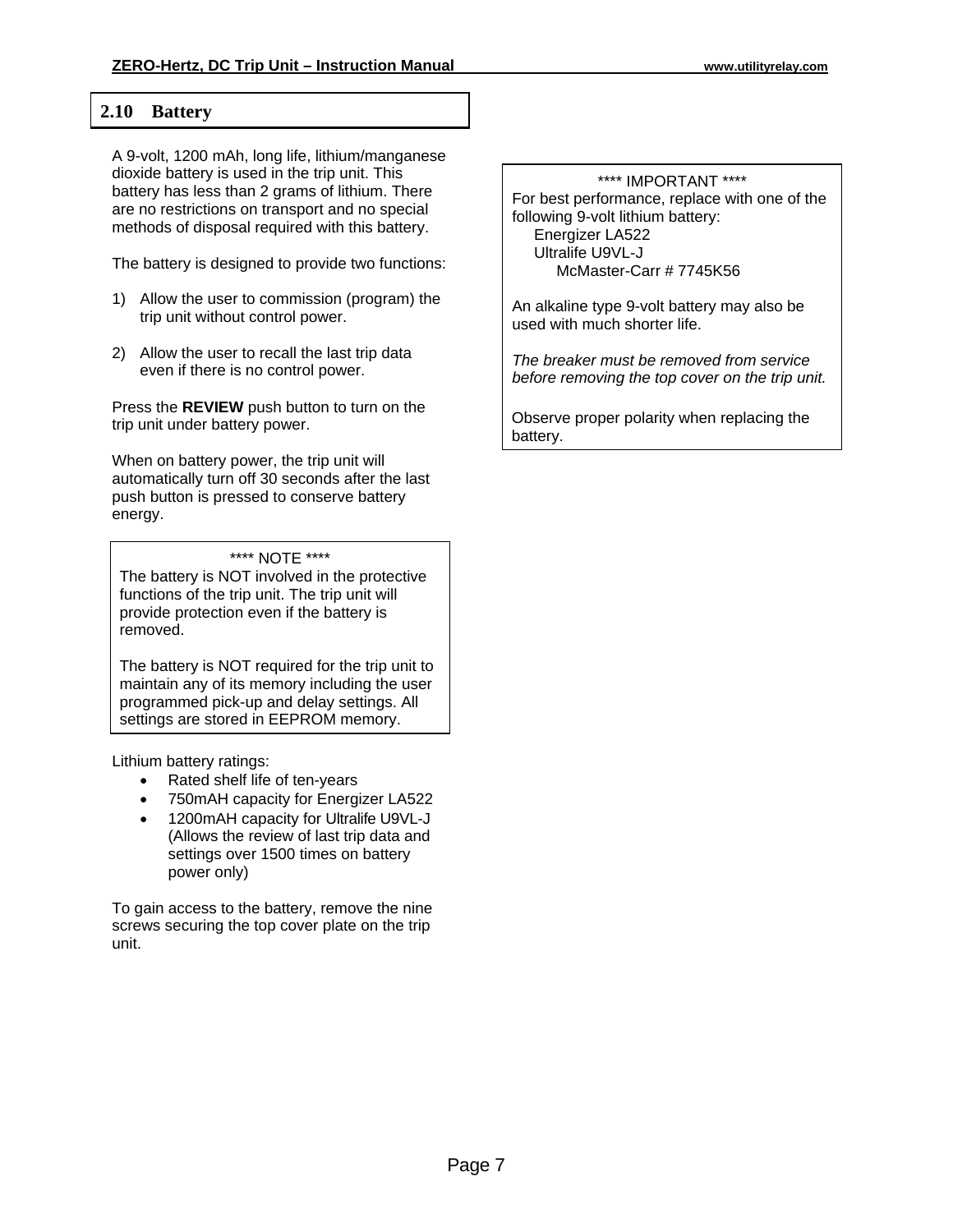## **3.0 Options**

The **ZERO-Hertz** is available with the following options:

- Shunt input
- **Communications**
- Quick-Trip



**Top View of Trip Unit** 

The trip unit's external control power input is located on the left side of the top of the trip unit. For control power, the trip unit will accept:

- 90 340 VDC
- 75 265 VAC

The trip output for the actuator or trip relay is labeled ACTUATOR terminals, which are also located on the top of the trip unit.

## **3.2 Optional Connections**

Depending on the specific model of the trip unit, the optional connections will be located on the top or bottom of the trip unit.



#### Options on bottom of ZERO-Hertz trip unit

The optional connectors are shown in the two views above. These include:

- Quick-Trip connector (right hand side, top view)
- RS-485 Communication port (left hand side, bottom view)
- Shunt input terminals (right hand side, bottom view)

The alarm relay terminals, shown in the middle, are included on every model of the **ZERO-Hertz** trip unit.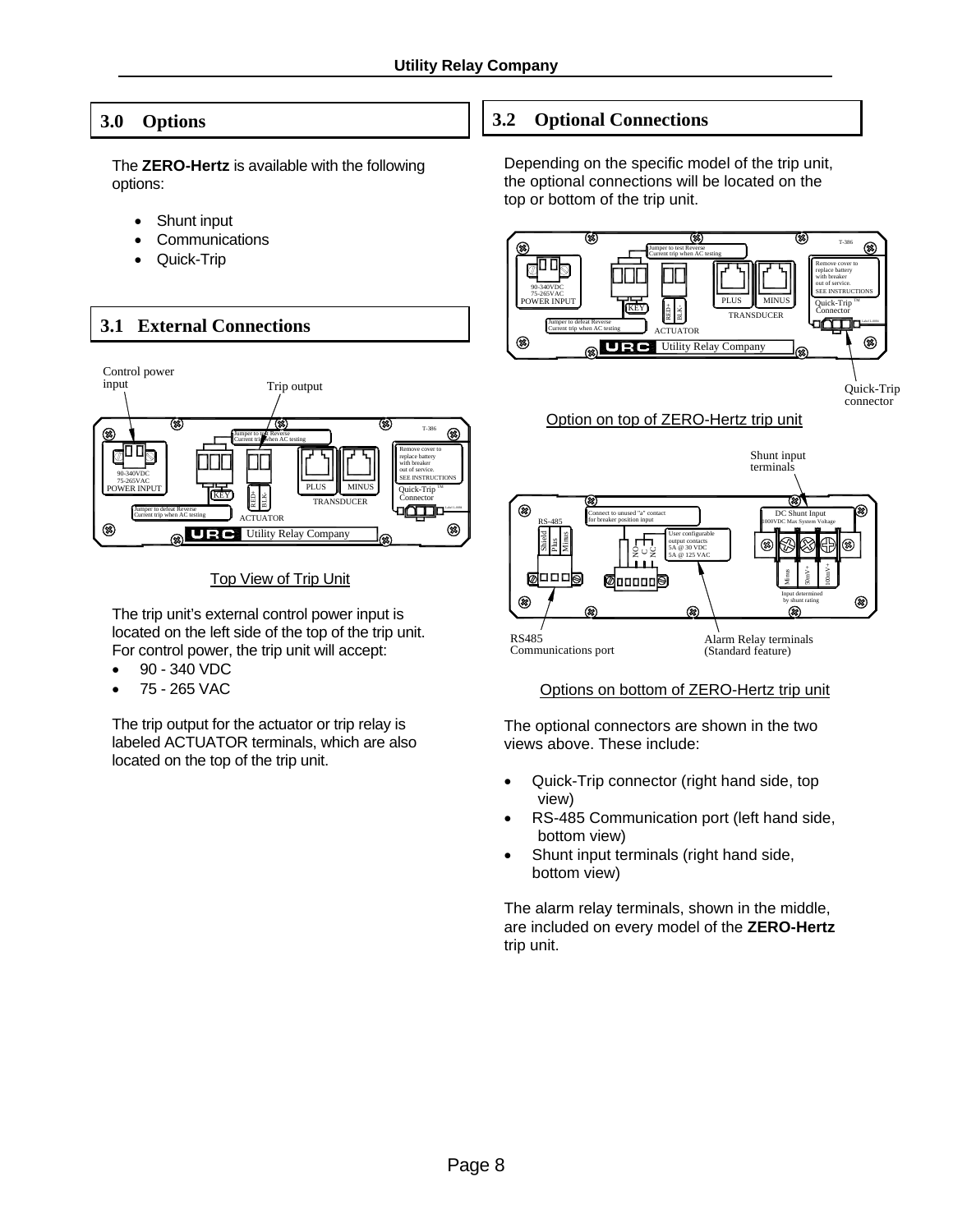### **3.3 Communications Option**

The Optional RS-485 communications port uses the industry standard MODBUS RTU protocol. Multiple trip units can be daisy-chained together using a single twisted pair wire.

Information monitored includes:

- DC current
- Last trip data
- **Trip counter**
- Alarm conditions
- Trip unit settings

The **ZERO-Hertz** also features remote programmability, which allows trip settings to be programmed remotely from a PC.

With the addition of URC's LCI (Local Communications Interface), **ZERO-Hertz** trip units can communicate directly across a local area network (LAN).

For **ZERO-Hertz** trip units equipped with the Communications option, consult the *AC-PRO+/ ZERO-Hertz Communications Instruction Manual (PN: I-COMM).* 

## **3.4 Shunt Input Option**

The shunt input allows signal input to the **ZERO-Hertz** directly from a DC metering shunt in the switchgear. The shunt input is used instead of the transducers as a means to measure the DC current.

During commissioning of the trip unit, the shunt input or the transducers are selected as the signal input for the trip unit. Section 5.0 details the procedure for commissioning a trip unit to use the shunt input.

The terminals on the bottom of the trip unit allow for direct connection to either a 50mV or 100mV DC metering shunt.

Maximum recommended operating system voltage is 1000 VDC. The internal isolation is 3750 VDC for 60 sec.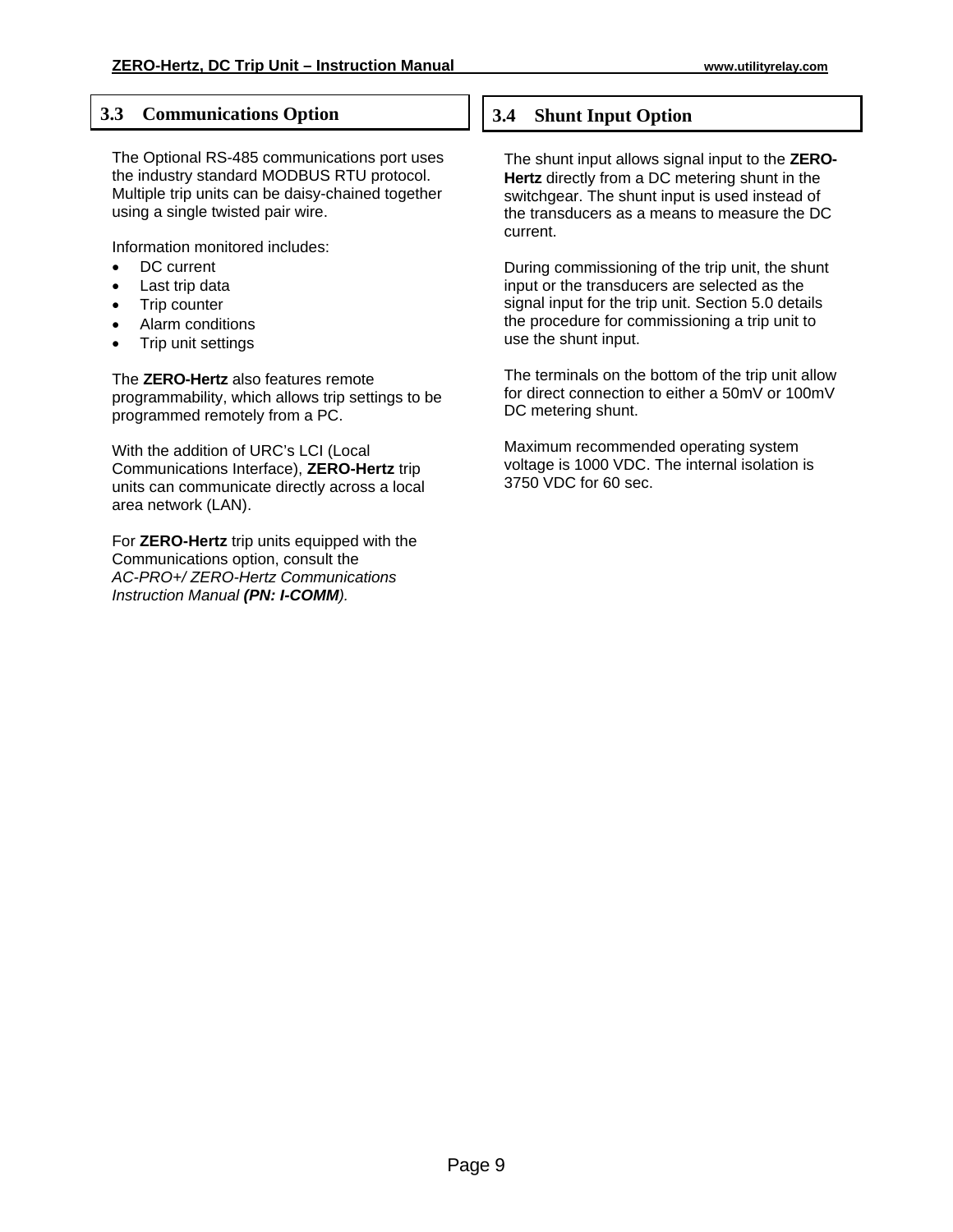

The Quick-Trip system is a manually controlled Zone Selective Interlock (ZSI) system. It can reduce trip times when turned on and allows selective coordination between circuit breakers when turned off.

If maintenance personnel must work on energized equipment, they will first turn the Quick-Trip system on at the breaker feeding the equipment (the upstream breaker). If a fault now occurs, the upstream breaker will trip quickly based on the Quick-Trip settings **reducing the Arc Flash Hazard to personnel**.

When the work is done, the Quick-Trip system is turned off and the original selective coordination is back in effect.

For the ZERO-Hertz trip unit, the Quick-Trip system consists of the following components:

- 1. ZERO-Hertz trip unit with the Quick-Trip option.
- 2. Illuminated selector switch, with padlock cover, mounted on the breaker cubicle door that is used to turn Quick-Trip on and off.

When Quick-Trip is on, the following settings are enabled:

- Instantaneous Quick-Trip (IQT)
- GF Quick-Trip (GFQT)

All other settings remain in effect.

The illuminated selector switch provides positive indication that the Quick-Trip settings are active. If the selector switch lamp is on, then Quick-Trip is active.

#### \*\*\*\*\* IMPORTANT \*\*\*\*\*

A qualified engineer must determine the Quick-Trip settings, calculate the incident energy levels and determine the Hazard Risk Categories (HRC).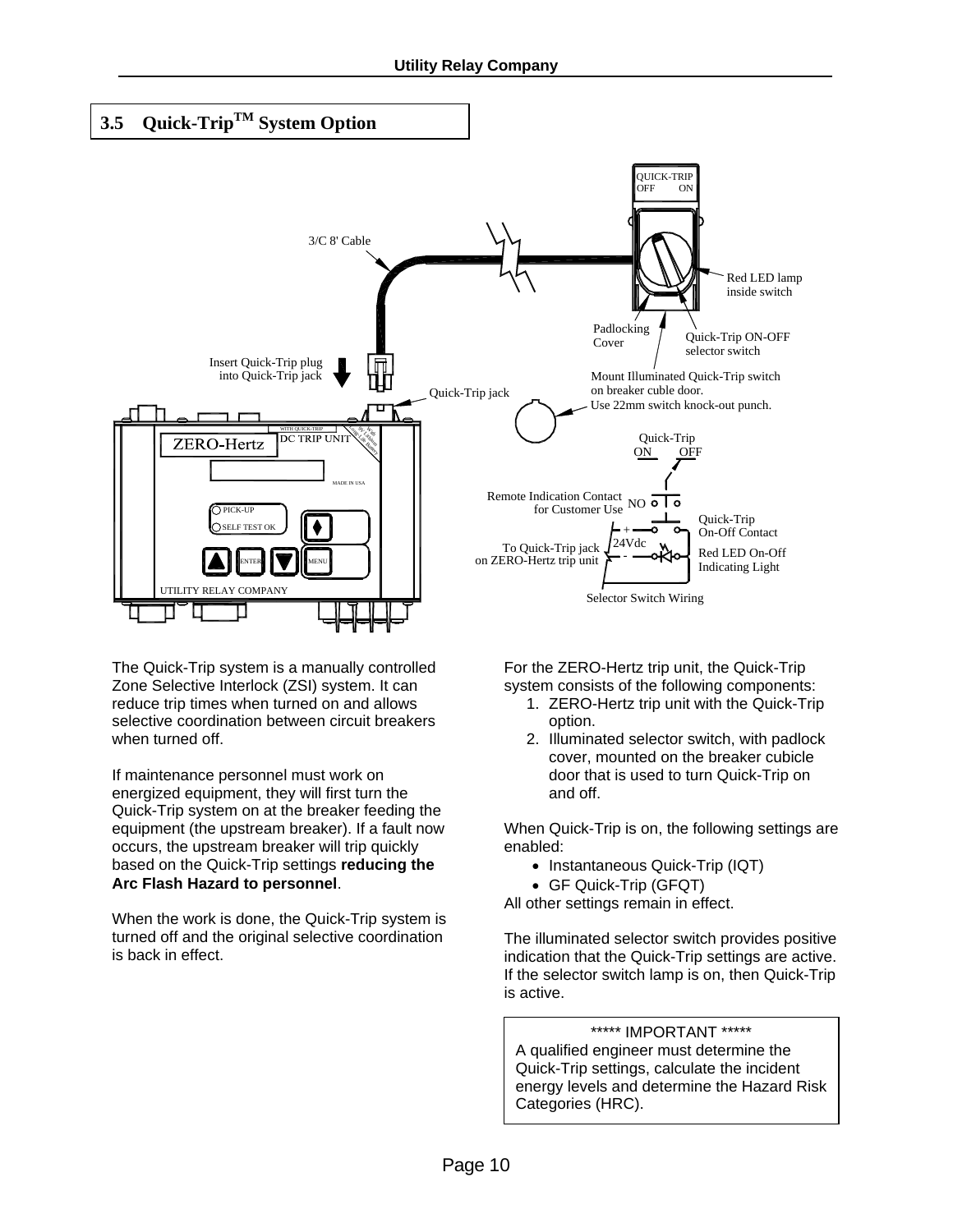### **4.0 Security Key**

The **ZERO-Hertz** trip unit contains a security feature that only allows someone familiar with the operation of the trip unit to commission the trip unit or make changes to the settings.

The "key" is simply a short jumper wire that is connected between the two terminals marked "KEY" on the top of the trip unit.



To install the security key:

 Jumper the two terminals labeled "KEY" on the top of the trip unit.

To remove the security key:

Remove the jumper wire.

The key allows the user to commission the trip unit or to change the settings on a trip unit by performing the following steps:

- 1) Install the security key. This will put the trip unit in the programming mode.
- 2) Input settings to commission a new trip unit or change the settings on a previously commissioned trip unit (see Section 5.0).
- 3) Remove the security key. This will save the new settings in the trip unit's non-volatile EEPROM memory.

#### \*\*\*\* IMPORTANT \*\*\*\*

The security key must be removed prior to placing the breaker into service for the trip unit to function properly. The trip unit's display will prompt the user to remove the key.

### **5.0 Commissioning**

Prior to placing the **ZERO-Hertz** trip unit into service, it must first be commissioned. This requires the user to enter all of the pick-up and delay settings into the unit before it will function. The commissioning process normally takes less than a few minutes to complete.

The **ZERO-Hertz** is commissioned as follows:

- 1) Install the security key (see Section 4.0)
- 2) Power-up the trip unit by pressing the **REVIEW** button (see Section 5.1). The trip unit will alternately display the following:

ENTER DATA

SERIAL # XXXXXXX

- 3) Press the **SAVE** button to begin the commissioning process.
- 4) Enter the appropriate pick-up and delay settings (see Sections 5.3 thru 5.26)

This same procedure is used to reprogram a trip unit that has already been commissioned.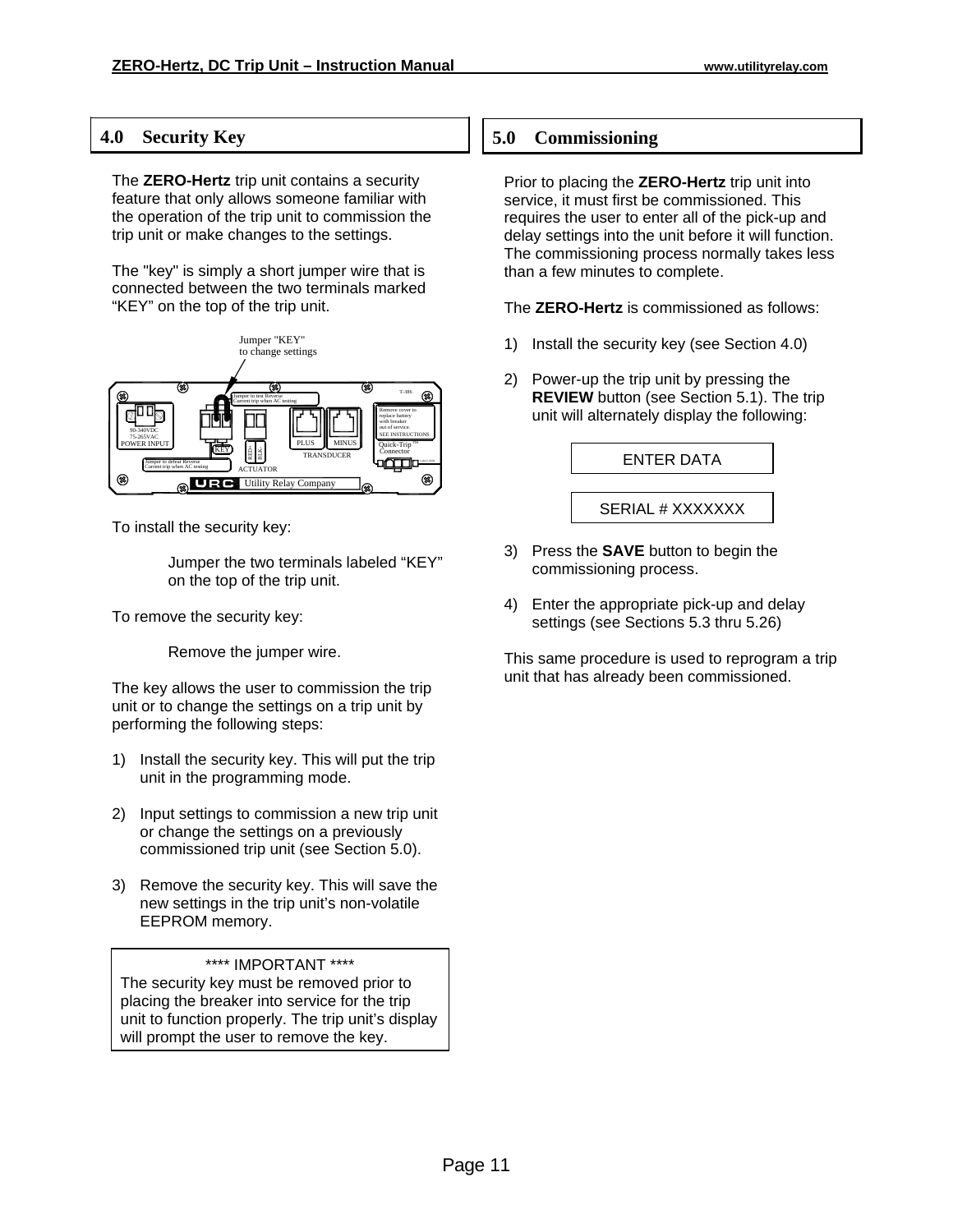### **5.1 Powering-Up The Trip Unit**

The **ZERO-Hertz** trip unit can be powered-up in either of the following two ways.

#### 1.) **Internal Battery**

 Press the **REVIEW** button to power-up the trip unit using the internal battery.

 While powered from the battery, the trip unit is designed to shut off automatically if none of the 4 push buttons on the face of the unit are pressed for 30 seconds. Therefore, it is best to have all the desired setting readily available before commissioning the unit when using the battery.

 If the trip unit shuts down before the commissioning process is completed, the process must be started again from the beginning.

#### 2.) **External Power**

 Apply 90-340 Vdc or 75-265 volts Vac to the external power terminals located on the top of the trip unit. 120 Vac is usually the most convenient.

 By applying external power, the unit will stay energized as long as necessary to complete the commissioning process.

When the trip unit is energized, the following will alternate on the display if the trip unit has not already been commissioned:



Press the **SAVE** push button to continue.

#### **5.2 Security Key During Commissioning**

The following will be displayed if the security key is not already installed:

SECURITY KEY OFF

Install the security key to continue the commissioning process. See Section 4.0.

#### **5.3 Transducer / Shunt Input Select**

If the trip unit *does not* have the shunt input option, with the shunt connections on the bottom of the trip unit, proceed to Section 5.4

If the trip unit has the shunt input option, the following will be displayed:

INPUT XDUCER

Where "XDUCER" represents the method of sensing current.

If the trip unit is going to be used with a transducer(s), press the **SAVE** button.

If the trip unit is going to be connected directly to a DC metering shunt as a method of sensing current, press the **UP** push button.

The following will be displayed:

INPUT SHUNT

Press the **SAVE** button to continue.

\*\*\*\* NOTE \*\*\*\*

The **DOWN** button can be pressed to reselect the XDUCER inputs before pressing the **SAVE** button.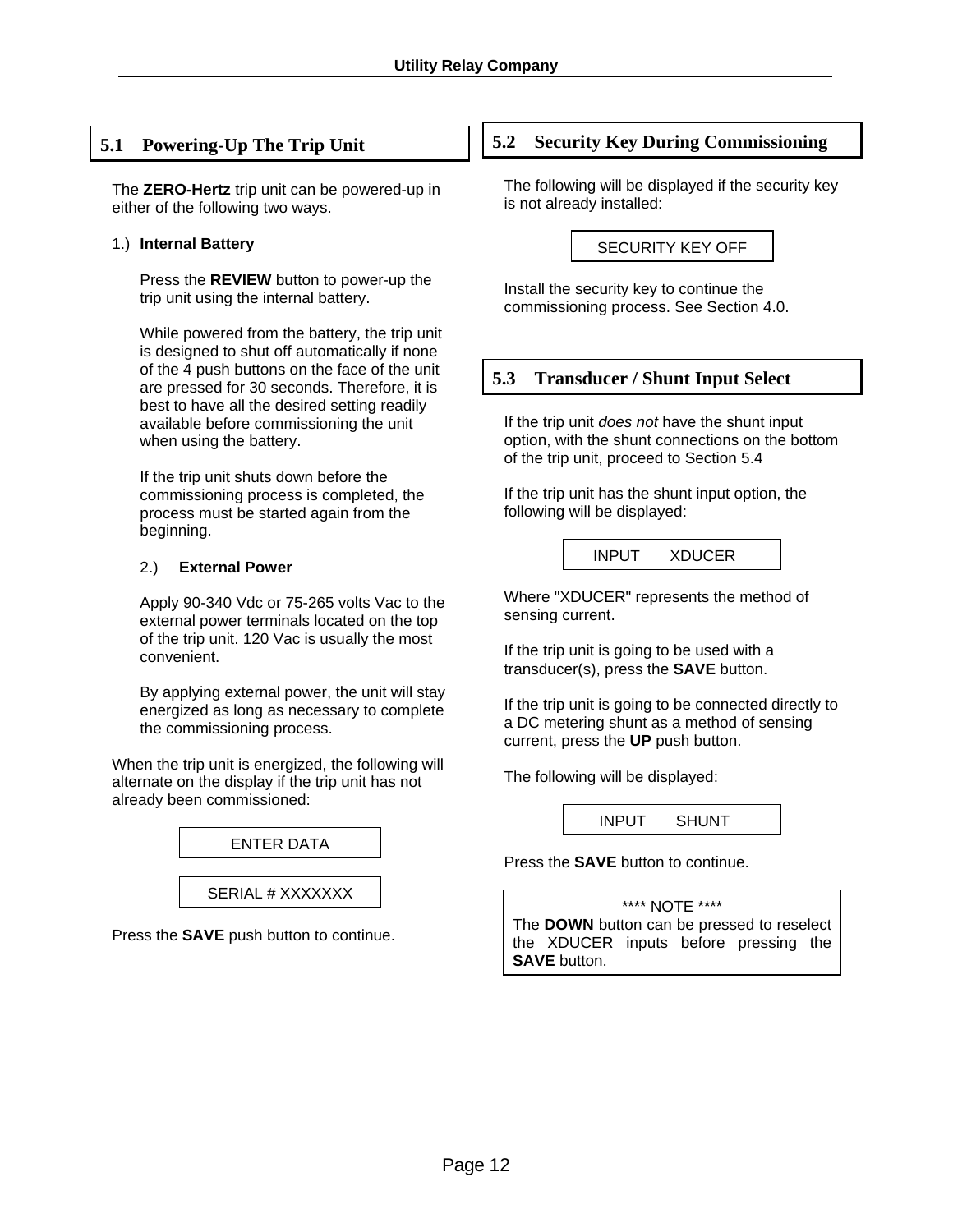### **5.4 Transducer / Shunt Rating**

If the XDUCER input was selected, the following will be displayed:

XDUCER XXXXA

Where "XXXX" represents the transducer rating in amps.

If the SHUNT input was selected, the following will be displayed:

SHUNT XXXXA

Where "XXXX" represents the shunt rating in amps.

The XDUCER / SHUNT rating ranges from 100 amps to 5,000 amps in 25 amp steps, and from 5,000 amps to 30,000 amps in 250 amp steps.

The XDUCER/SHUNT rating entered into the trip unit *must* correspond to the actual rating of the shunt or the rating the transducer will be calibrated to. A security feature is provided so the XDUCER/SHUNT rating will not be accidentally changed later.

**The** *security feature* **must be used to enter the initial XDUCER/SHUNT rating or to change the rating.** 

**\*\*\*To Activate the Security Feature\*\*\***

- **In the commissioning mode**
- **When the shunt or transducer rating is displayed**
- **Push and hold the REVIEW push button then push the SAVE push button. Release both push buttons**
- **This allows the transducer/shunt rating to be changed**

With the security feature activated, press and hold the **UP** or **DOWN** button as required until the correct XDUCER / SHUNT rating is displayed.

Press the **SAVE** button to continue.

### **5.5 Long Time (LT) Pick-Up Setting**

The following will be displayed:

#### LT PICK-UP XXXXA

Where "XXXX" represents the LT Pick-Up setting in amps. The LT Pick-Up setting ranges from 40% to 100% of the transducer rating. This setting is adjustable in 5 amp steps (50 amp steps for transducers greater than 5000 amp).

Press and hold the **UP** or **DOWN** button as required until the correct LT Pick-Up setting is displayed.

Press the **SAVE** button to continue.

## **5.6 Long Time (LT) Delay Setting**

The following will be displayed:

LT DELAY XX.XSEC

Where "XX.X" represents the LT Delay band. The LT Delay band is labeled by the number of seconds to trip at 6 times the LT Pick-Up setting.

The LT Delay setting ranges from 2.5 to 30 seconds in steps of 0.5 seconds. **This provides 56 LT Delay bands.**

Press and hold the **UP** or **DOWN** button as required until the correct LT Delay setting is displayed.

Press the **SAVE** push button to continue.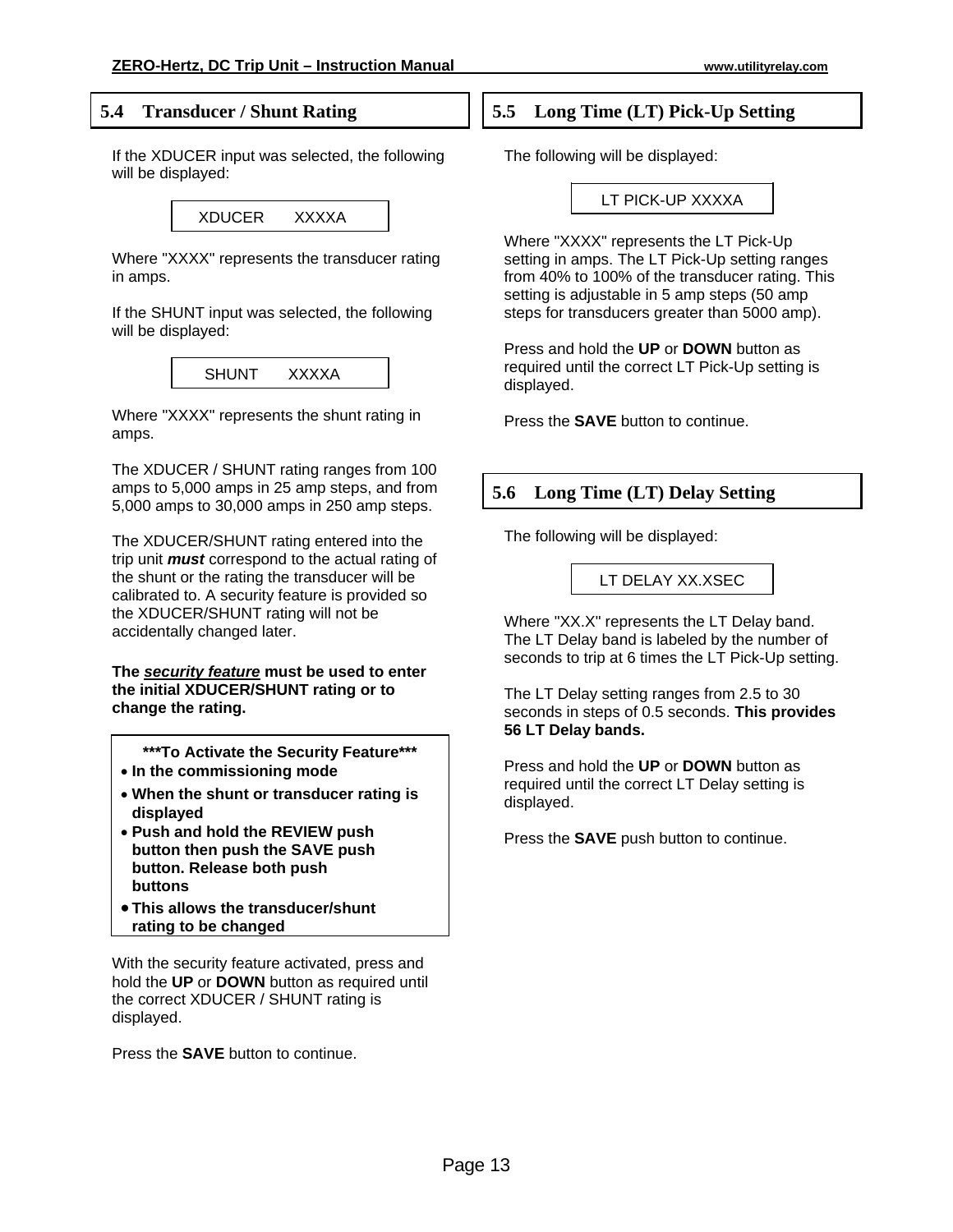## **5.7 Long Time (LT) Thermal Memory**

The following will be displayed:

LT THERMAL ON

If the Thermal Memory **is desired**, press the **SAVE** push button and go to Step 5.8.

If the Thermal Memory **is not desired**, press the **DOWN** button and the following will be displayed:

LT THERMAL OFF

Thermal Memory **ON** mimics the cooling of cables after an overload. If the current goes above the LT PICK-UP with the Thermal Memory **ON**, the LT register starts at a value representing any retained heat in the cables from recent overloads and result in a faster trip.

With Thermal Memory **OFF**, an overload that drops below the LT PICK-UP will reset the LT register. If the current goes above the LT PICK-UP again, the LT register starts from zero.

Press the **SAVE** push button to continue.

## **5.8 Short Time (ST) Pick-Up Setting**

The following will be displayed:

ST PICK-UP OFF

If the ST function is **not desired**, press the **SAVE** push button and go to Step 5.11.

If the ST function **is desired**, press the **UP** button and the following will be displayed:

ST PICK-UP XXXXA

Where "XXXX" represents the ST Pick-Up in amps.

The ST Pick-Up setting range is 150% to 1100% of the LT Pick-Up setting in 100 amp steps (1000 amp steps for transducer or shunt ratings greater than 5000 amps). Press and hold the **UP** or **DOWN** button as required until the correct ST Pick-Up setting is displayed.

Press the **SAVE** push button to continue.

## **5.9 Short Time (ST) Delay Setting**

If the ST function is **ON**, then the following will be displayed:

#### ST DELAY .XXSEC

Where ".XX" represents the ST Delay.

The ST Delay settings are .07, .10, .15, .20 and .35 seconds.

Press and hold the **UP** or **DOWN** button as required until the correct ST Delay setting is displayed.

Press the **SAVE** push button to continue.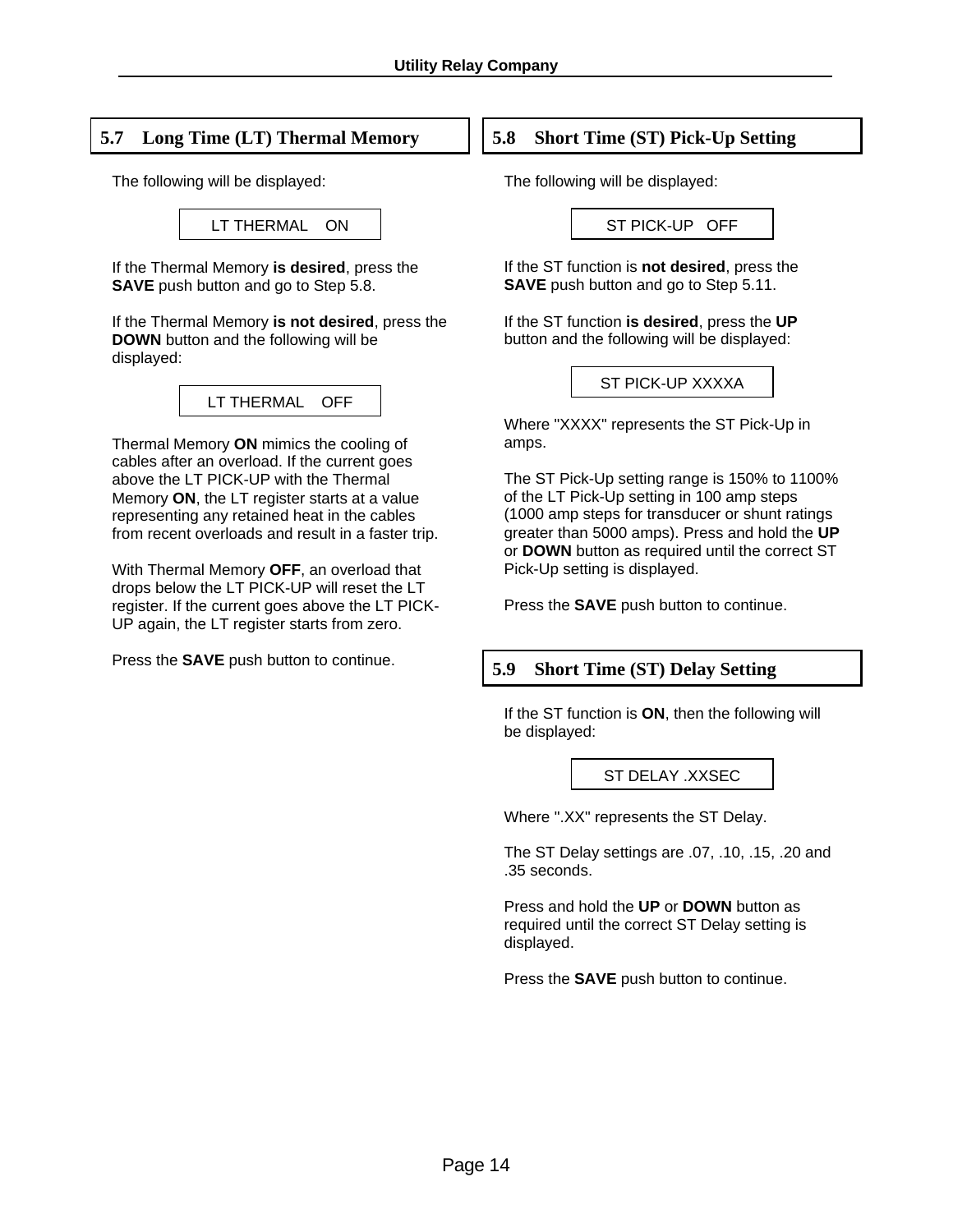#### **5.10 Short Time (ST) I²T**

If the ST function is **ON**, then the following will be displayed:



If the I²T ramp is **not desired**, press the **SAVE** button to move to the next setting.

If the ST I²T ramp **is desired**, press the **UP** button. The following will be displayed:



Pushing the **DOWN** button will turn the ST I²T ramp off again.

Press the **SAVE** button to continue.

#### **5.11 Instantaneous (I) Pick-Up Setting**

The following will be displayed:

I PICK-UP XXXXXA

Where "XXXXX" represents the I Pick-Up in amps.

The I Pick-Up setting range is 150% to 1100% of the LT Pick-Up setting in steps of 100 amps (1000 amp steps for transducers greater than 5000 amps).

Press and hold the **UP** or **DOWN** button as required until the correct I Pick-Up setting is displayed.

If the I function is **not desired** and the ST function is **not off**, press the **DOWN** button until the following is displayed:

#### I PICK-UP OFF

\*\*\*\* CAUTION \*\*\*\* The trip unit does not allow having both the ST and the I functions off at the same time.

Press the **SAVE** push button to continue.

### **5.12 Ground Fault (GF) Pick-Up Setting**

If the XDUCER Inputs are selected, the following will be displayed:

GF PICK-UP OFF

If the GF function is **not desired**, press the **SAVE** push button and go to Step 5.16.

If the GF function **is desired**, press the **UP** button and the following will be displayed:

GF PICK-UP XXXXA

Where "XXXX" represents the GF Pick-Up setting in amps.

The GF Pick-Up setting range is 40% to 200% of the transducer rating in steps of 10 amps (100 amp steps for transducers greater than 5000 amps).

Press and hold **UP** or **DOWN** button as required until the correct GF Pick-Up setting is displayed.

Press the **SAVE** push button to continue.

#### **5.13 Ground Fault (GF) % Restraint**

The GF Trip Function includes a percentage restraint feature to reduce the possibility of a nuisance GF trip when the breaker experiences high current such as during motor starting.

For currents greater than two times the transducer rating, the GF Pick-Up value is temporarily increased by 20% of the magnitude of the current above two times the transducer rating.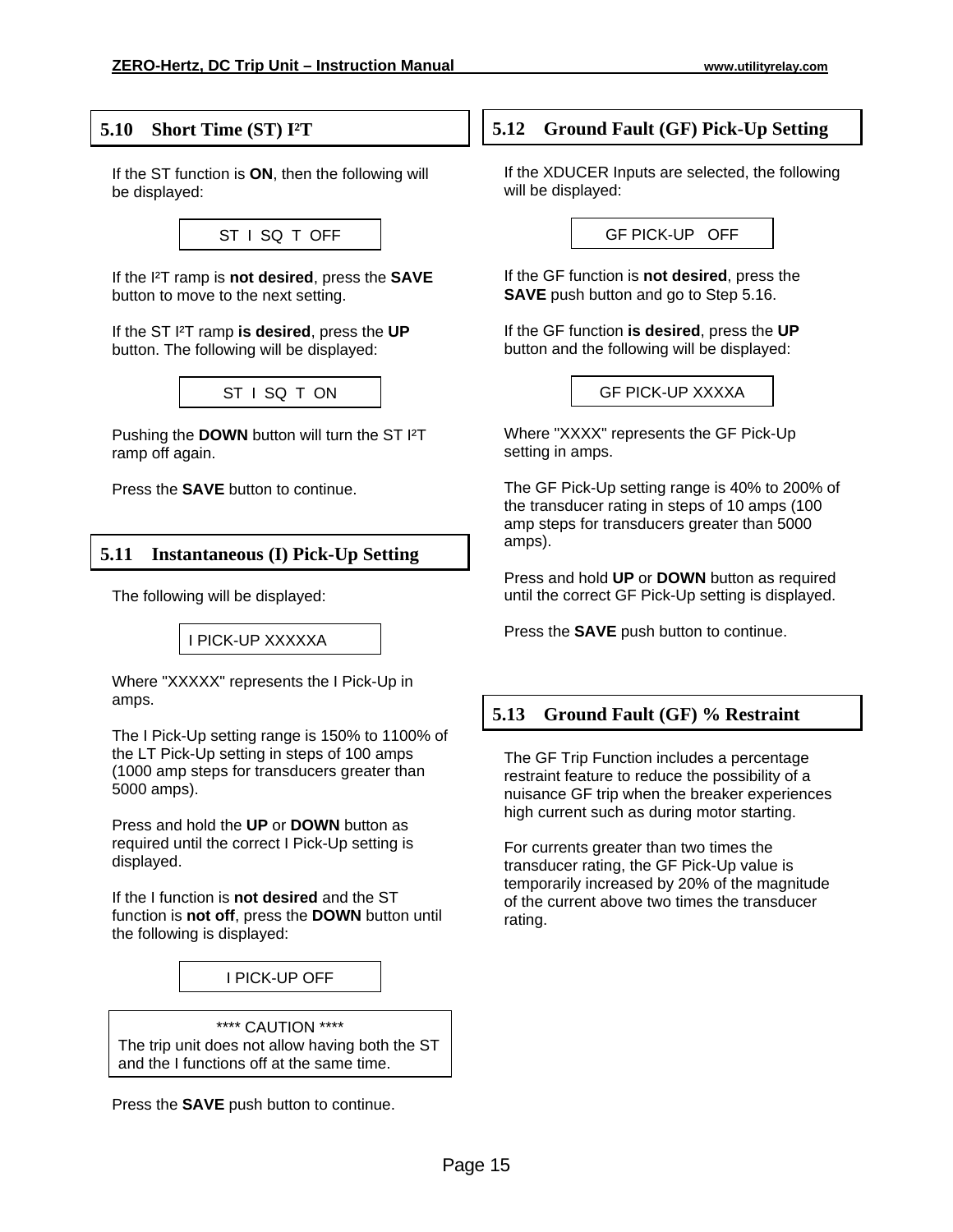## **5.14 Ground Fault (GF) Delay Setting**

If the GF function is **ON**, then the following will be displayed:

GF DELAY .XXSEC

Where ".XX" represents the GF Delay.

The GF Delay settings are .10, .20, .30, .40 and .50 seconds.

Press and hold the **UP** or **DOWN** button as required until the correct GF Delay setting is displayed.

Press the **SAVE** button to continue.

## **5.15 Ground Fault (GF) I²T**

If the GF function is **ON**, then the following will be displayed:



If the I²T ramp is **not desired**, press the **SAVE** button to move to the next step.

If the GF I²T ramp **is desired**, press the **UP**  button. The following will be displayed:



Pushing the **DOWN** button will turn the GF I²T ramp off again.

Press the **SAVE** button to continue.

### **5.16 Reverse Current (RC) Pick-Up Setting**

The following will be displayed:

RC PICK-UP OFF

If the RC function is **not desired**, press the **SAVE** button and go to Step 5.19.

If the RC function **is desired**, press the **UP** button and the following will be displayed:

RC PICK-UP XXXXA

Where "XXXX" represents the RC Pick-Up setting in amps.

The RC Pick-Up setting range is 20% to 600% of the transducer/shunt rating in steps of 5 amps (50 amp steps for transducer/shunt ratings greater than 5000 amps).

Press and hold the **UP** or **DOWN** button as required until the correct RC Pick-Up setting is displayed.

Press the **SAVE** button to continue.

#### **5.17 Reverse Current (RC) Delay Setting**

If the RC function is **ON**, then the following will be displayed:

#### RC DELAY .XXSEC

Where ".XX" represents the RC Delay.

The RC Delay settings are .10, .20, .30, .40 and .50 seconds.

Press and hold the **UP** or **DOWN** button as required until the correct RC Delay setting is displayed.

Press the **SAVE** button to continue.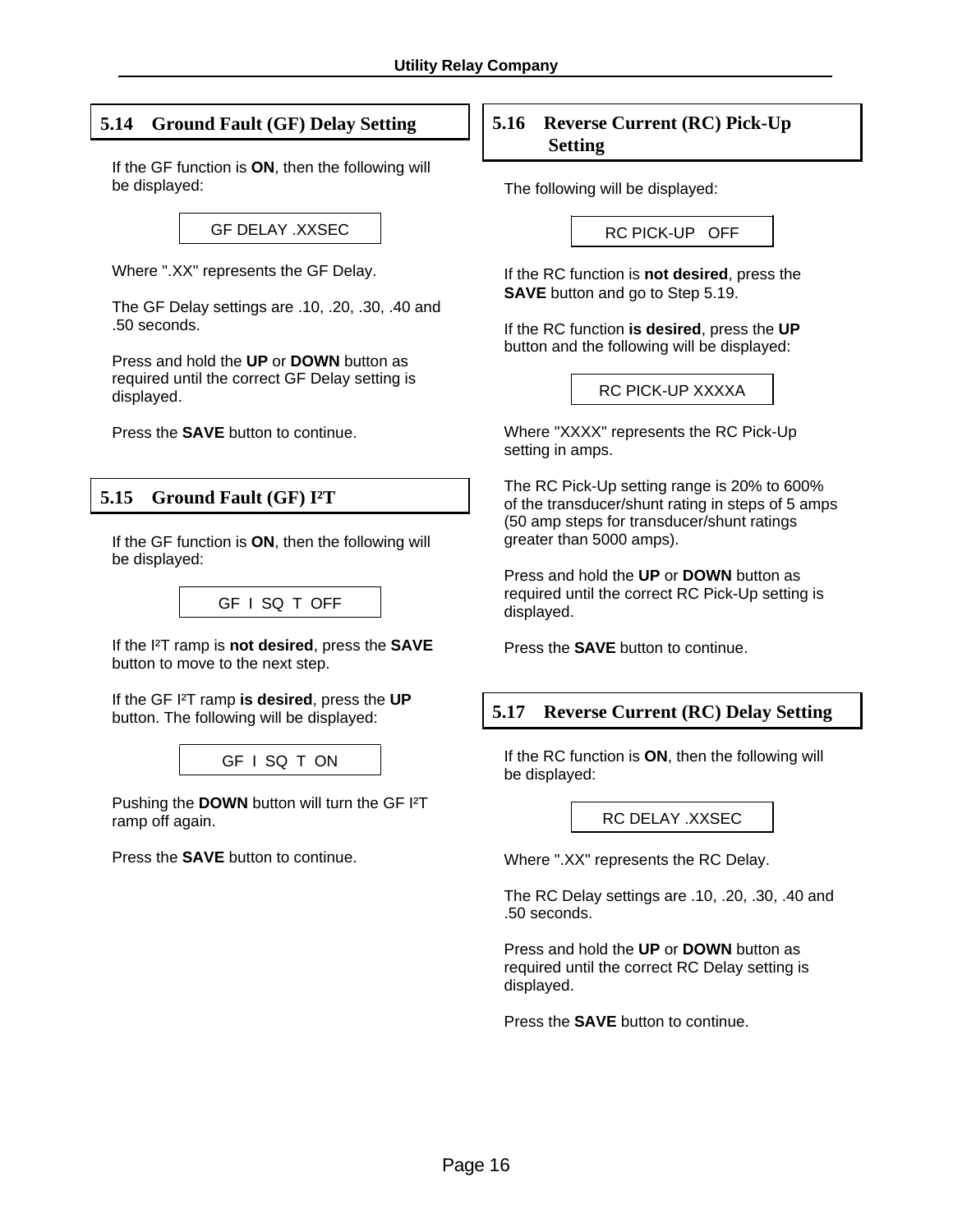### **5.18 Reverse Current (RC) I²T**

If the RC function is **ON**, then the following will be displayed:



If the RC I²T ramp is **not desired**, press the **SAVE** push button to move to the next step.

If the RC I²T ramp **is desired**, press the **UP** push button. The following will be displayed:



Pushing the **DOWN** button will turn the RC I²T ramp off again.

Press the **SAVE** button to continue.

## **5.19 Quick-TripTM Instantaneous (IQT) Pick-Up Setting**

The following will be displayed:

IQT PICK-UP XXXXXA

Where "XXXXX" represents the IQT Pick-Up setting in amps.

The IQT Pick-Up setting range is 150% to 1100% of the LT Pick-Up setting in steps of 100 amps (1000 amp steps for transducers/shunts greater than 5000 amps).

Press and hold the **UP** or **DOWN** button as required until the correct IQT Pick-Up setting is displayed.

There is no **OFF** setting for IQT.

Press the **SAVE** push button to continue.

## **5.20 Quick-TripTM Ground Fault (GFQT) Pick-Up Setting**

GFQT is only available for XDUCER Input.

If the normal GF function is set to **OFF**, then an **OFF** setting is also available for GFQT. Otherwise GFQT will not have an **OFF** setting.

GFQT PICK-UP OFF

If the QTGF function is **not desired** press the **SAVE** push button and go to Step 5.21.

If the QTGF function **is desired**, press the **UP** button and the following will be displayed:

GFQT PICK-UP XXXXA

Where "XXXX" represents the QTGF Pick-Up setting in amps.

The QTGF Pick-Up setting range is 40% to 200% of the transducer rating in steps of 10 amps (100 amp steps for transducers greater than 5000 amps).

Press and hold **UP** or **DOWN** button as required until the correct QTGF Pick-Up setting is displayed.

Press the **SAVE** push button to continue.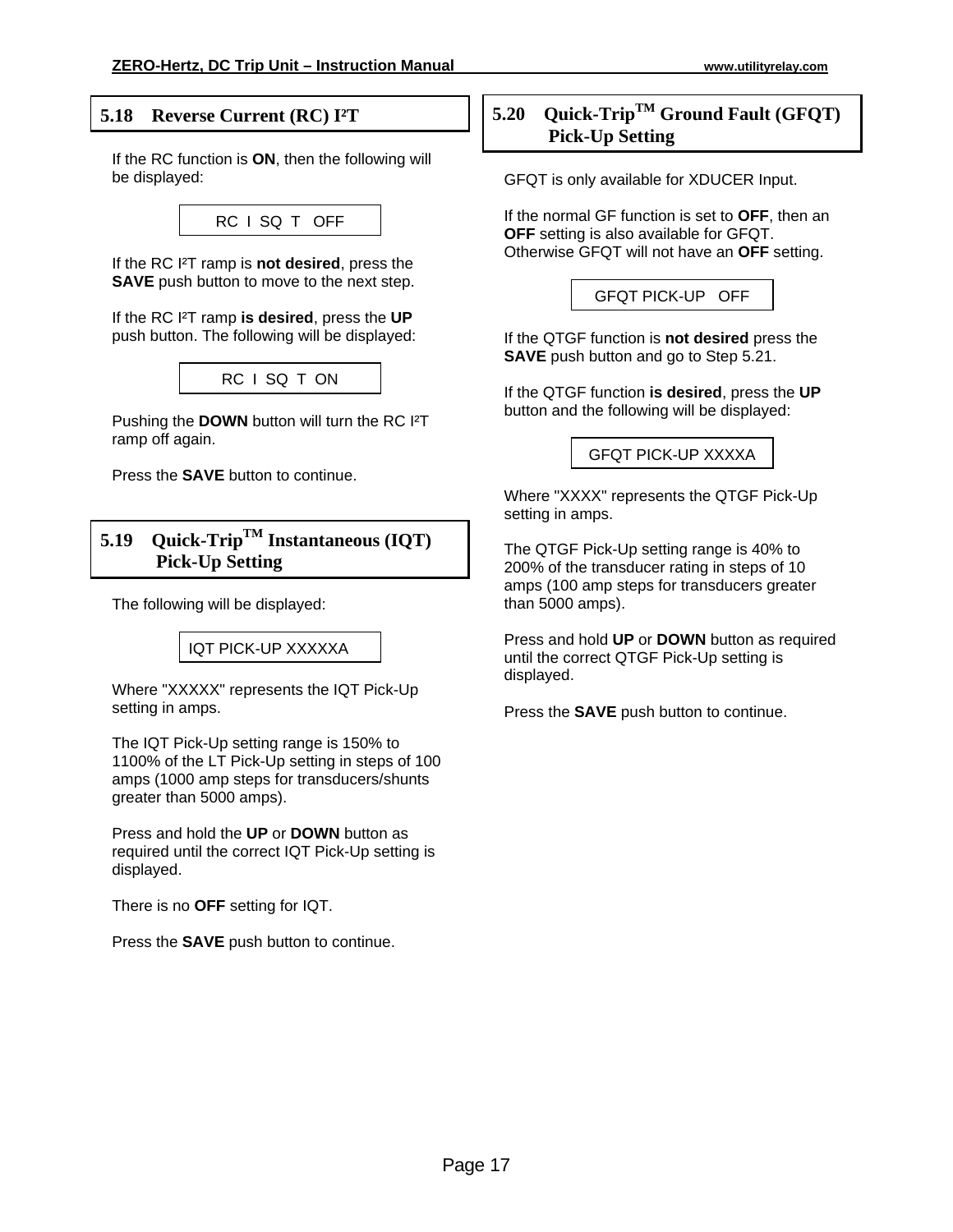## **5.21 COM Address**

If the trip unit is *NOT* equipped with the communications option, proceed to Section 5.24.

If the trip unit is equipped with the communications option, then the following will be displayed:

| COM ADDR | xх |
|----------|----|
|          |    |

Where "XX" represents the trip unit communications address.

The address settings range from 1 to 127 in increments of 1. This unique address will identify individual trip units connected on the same twisted pair wire.

#### \*\*\*\* NOTE \*\*\*\*

Each twisted pair wire can support up to 32 trip units. Multiple twisted pairs can support hundreds of trip units.

Press and hold the **UP** or **DOWN** button as required until the correct COM Address is displayed.

Press the **SAVE** button to continue.

## **5.22 Reply Delay**

**This setting applies only to ZERO-Hertz trip units with the communication option and will not be displayed on non-communicating trip units.** 

The reply delay set point is the minimum delay between the trip unit's receipt of a MODBUS packet and its reply.

The reply delay can be either 5 or 10 milliseconds. The factory default is 5 milli-seconds.

REPLY DELAY XXMS

Where "XXMS" represents either 5 or 10 milliseconds. Press the "UP" or "DOWN" push button as required until the desired delay setting is displayed.

Press the **SAVE** button to continue.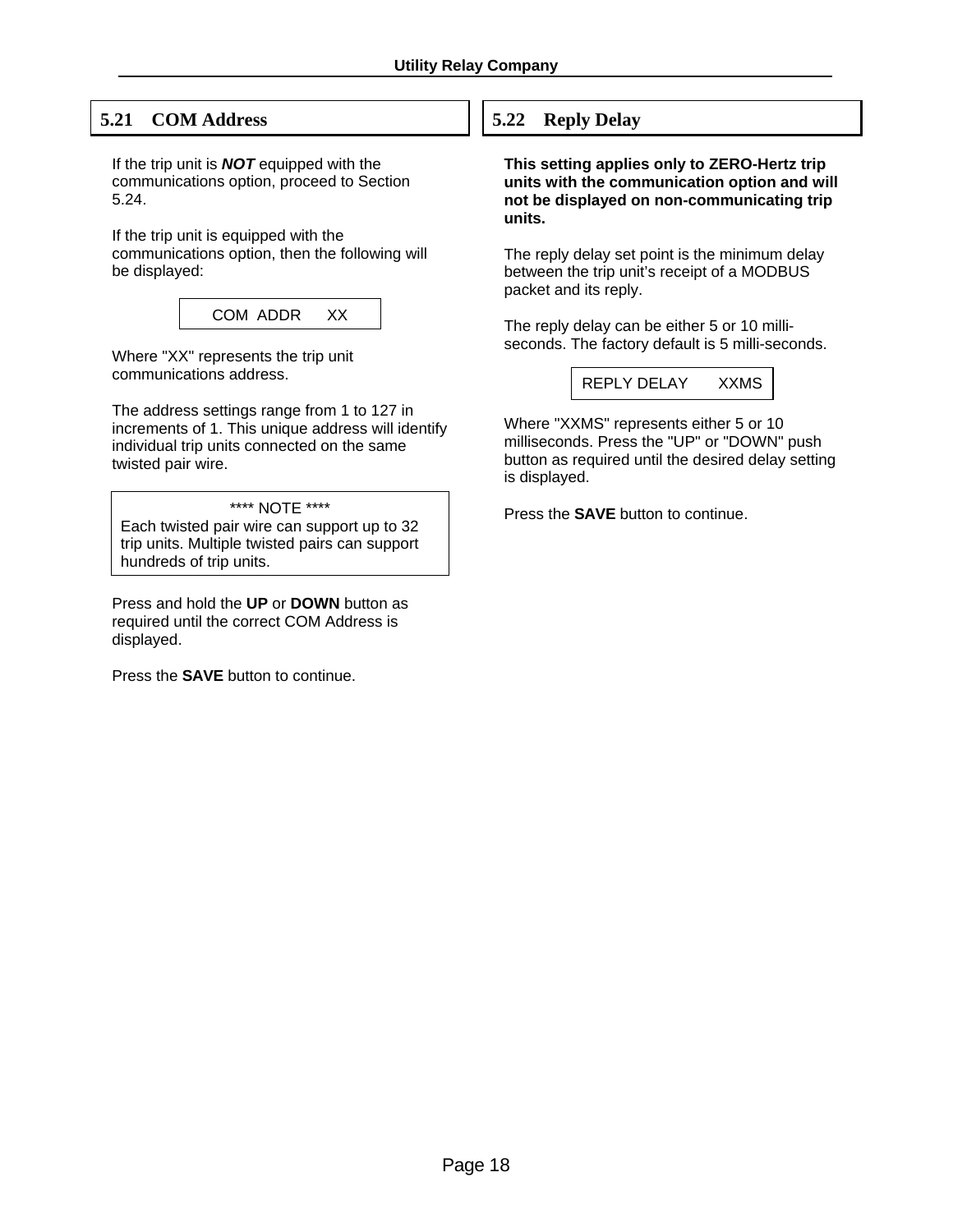#### **5.23 Alarm on COM**

If the trip unit is equipped with the communications option, then the following will be displayed:

## ALARM COM OFF

The factory default setting is **OFF**. Changing this setting to **ON** will put the alarm relay under the direct control of the communications port. The state of the relay is controlled directly from commands sent from a remote PC connected to the trip unit through this port.

With this setting **ON**, all other alarm relay settings are defeated except for loss of power. Proceed to Section 5.27 (Exit Procedure).

With this setting **OFF** all remaining alarm relay settings are enable. Proceed to Section 5.24.

Press the **UP** button for **ON** or the **DOWN** button for **OFF.**

Press the **SAVE** button to continue.

#### **5.24 Alarm on Overload**

The following will be displayed:



If the Alarm on Overload feature is not **desired**, press the **SAVE** button and go to Step 5.25.

If the Alarm on Overload feature **is desired**, press the **UP** button and the following will be displayed:

ALARM OL ON

Press the **SAVE** button to continue.

\*\*\*\* NOTE \*\*\*\* Alarm on Overload, Alarm on Trip, and Alarm on ERROR, can be set to **ON** either individually or in any combination.

**5.25 Alarm on Trip**

The following will be displayed:

ALARM TRIP OFF

If the Alarm on Trip feature is not **desired**, press the **SAVE** button and go to Step 5.26.

If the Alarm on Trip feature **is desired**, press the **UP** button and the following will be displayed:

ALARM TRIP ON

Press the **SAVE** button to continue.

Pushing the **REVIEW** push button will reset the Alarm on Trip.

### **5.26 Alarm on ERROR**

The following will be displayed:

ALARM ERROR OFF

If the Alarm on ERROR feature is not **desired**, press the **SAVE** button and go to Step 5.27.

If the Alarm on ERROR feature **is desired**, press the **UP** button and the following will be displayed:

ALARM ERROR ON

If set to **ON** the Alarm on ERROR feature will operate the alarm if the **SELF TEST OK** LED on the front of the trip unit turns **OFF** for any reason while the trip unit is in operation. See Sections 2.8 and 2.9.

Press the **SAVE** button to continue.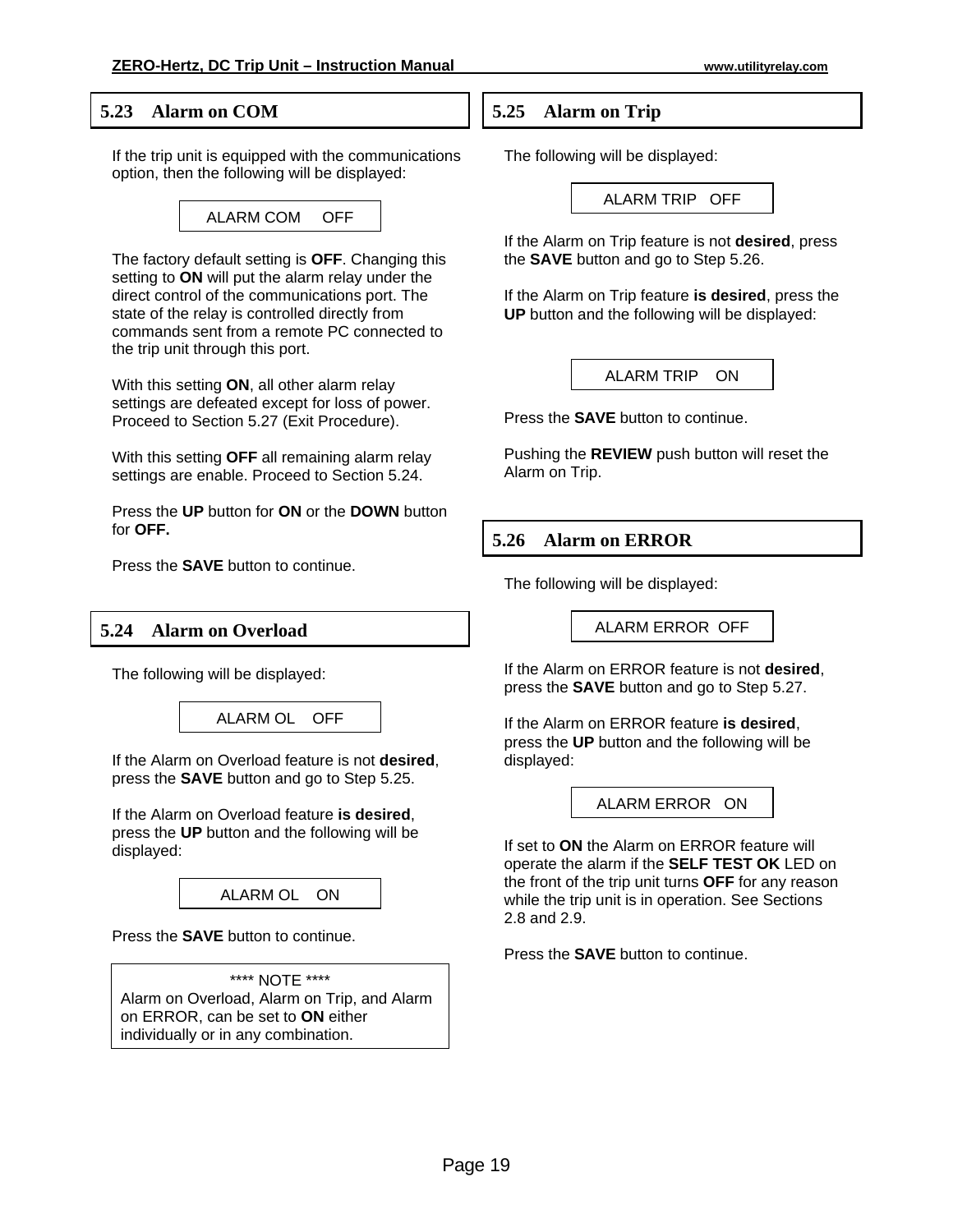## **5.27 Exit Procedure**

The following will be displayed:



If it is desired to review the settings, push the **REVIEW** button. Make any changes necessary using the **UP** or **DOWN** buttons. As before, use the **SAVE** button to move to each new setting.

If the settings are as desired, push the **SAVE** button and the settings will be saved in the nonvolatile EEPROM memory.

The following will be displayed:



Remove the "key". See section 4.0.

If the commissioning process was performed using the internal battery, the unit will turn itself off.

If the commissioning process was performed while supplying external power to the trip unit, the following will be displayed:



**The commissioning process is complete.**

#### **6.0 Changing Settings**

\*\*\*\* IMPORTANT \*\*\*\* While it is possible to make changes to the settings with the breaker in service, it is strongly recommended that THE BREAKER SHOULD BE REMOVED FROM SERVICE while making these changes since the trip unit will not provide protection during portions of this process.

After the trip unit is commissioned, settings can easily be changed in the following manner.

Close the security key. See Section 4.0.

Power up the trip unit by pressing **REVIEW** or by applying external power as described in Section 5.0, Commissioning.

Press the **REVIEW** button. The following will be displayed:

Press the **SAVE** button.

Make any changes necessary using the **UP** or **DOWN** buttons. Use the **SAVE** button to move to each new setting.

After going through all the settings, the following will be displayed.

SAVE IF DONE

REVIEW TO REVIEW

If it is desired to review the setting, push the **REVIEW** push button. Make any changes necessary using the **UP** or **DOWN** buttons. As before, use the **SAVE** button to move to each new setting.

If the settings are as desired, push the **SAVE** button. The following will be displayed:

REMOVE KEY TO

#### COMMISSION UNIT

Remove the security key. See Section 4.0. The settings will be saved in the non-volatile EEPROM memory.

#### **The Settings have been changed.**

Remember that if the trip unit loses power during this process, the old settings will be retained and the process must be repeated.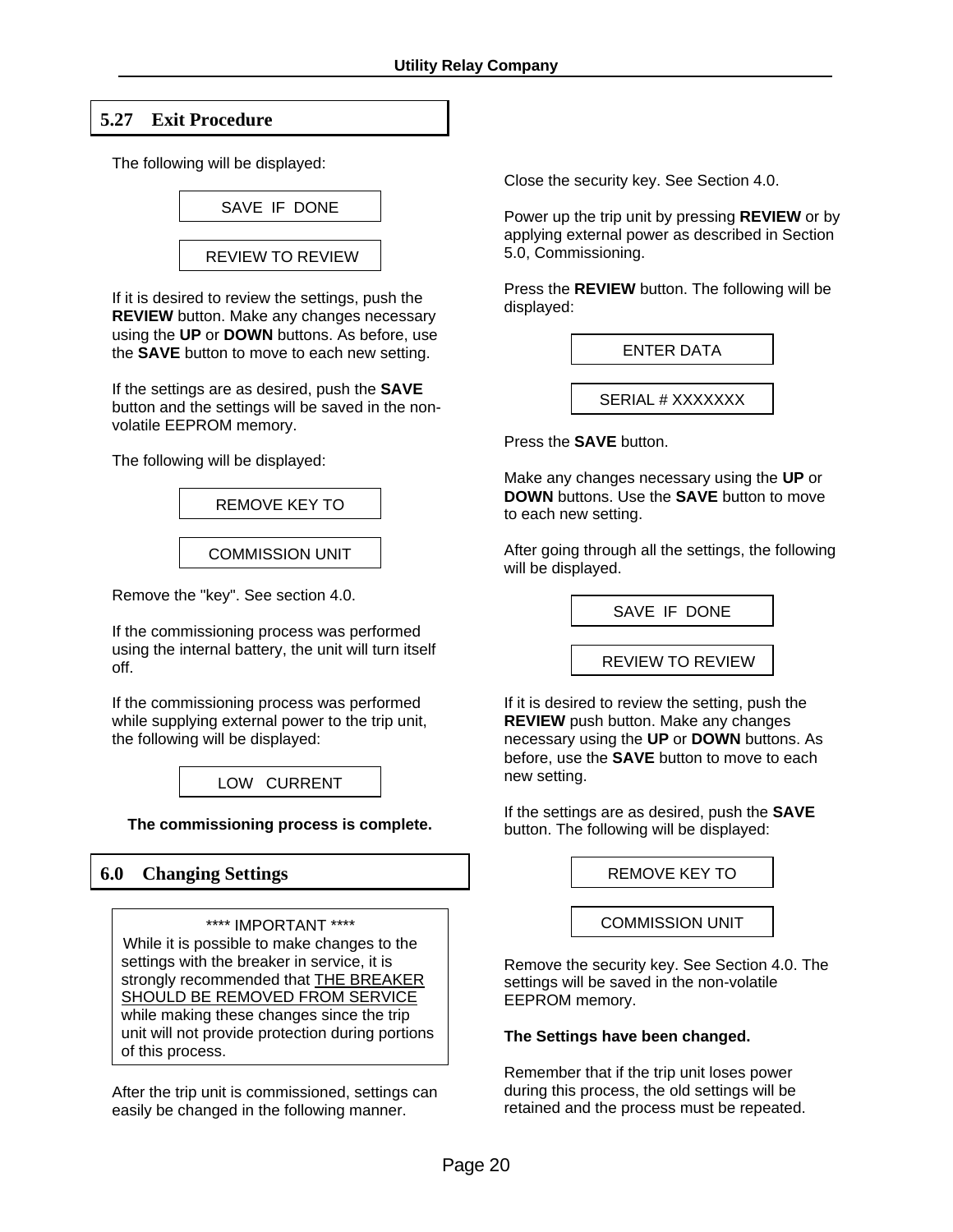#### **7.0 Target Recall of Last Trip Data**

The **ZERO-Hertz** has an especially useful *Target Recall* system.

After a breaker trip, the trip unit will display the type of trip (i.e. LT, ST, I, GF, UV OL, REVRS, GFQT or IQT as applicable) and then the current at the time of trip followed by the trip log and the settings. This information is saved in the non-volatile EEPROM memory and is available immediately after a trip or anytime thereafter.

|  | **** NOTE **** |  |
|--|----------------|--|
|--|----------------|--|

Only the data from the last trip is saved. The second time the breaker trips, the new trip data is written over the first trip data.

Pressing the **REVIEW** button will display the following two alternating messages, alternating at a 1.0 second interval rate:



Where "XX" is the type of tripping event (i.e. LT, ST, I, GF, UV FAULT, REVRS, GFQT or IQT as applicable) and "XXXXX" is the magnitude of the current at the time of trip. If the breaker has two poles and two transducers are connected to the trip unit, then the current value displayed will be the greater of the two poles.

Pressing the **REVIEW** button again will display the following two alternating messages, alternating at a 1.0 second interval rate:



VIEW TRIP COUNTS

If the **REVIEW** key is pushed again and held down for more than 2 seconds, the trip counter memory is accessed and the following will be displayed

| <b>INST TRIPS:</b> | ХX |
|--------------------|----|
|                    |    |

The "XX" represents the number of times the trip unit has tripped on the Instantaneous function.

Each successive press of the **REVIEW** button will display the number of trips for the additional functions as follows:



Continuing to press the **REVIEW** button will step through a review of the settings that are currently programmed in to the trip unit.

#### \*\*\*\* NOTE \*\*\*\*

Pushing the **SAVE**, **UP** or **DOWN** buttons during "target recall" has no effect because the "key" is not on. No settings can be changed without using the "key".

To erase the Last Trip Data and the trip counter from memory, refer to Section 9.9. After the Last Trip Data has been erased, pressing the **REVIEW** button will display the following:

NO LAST TRIP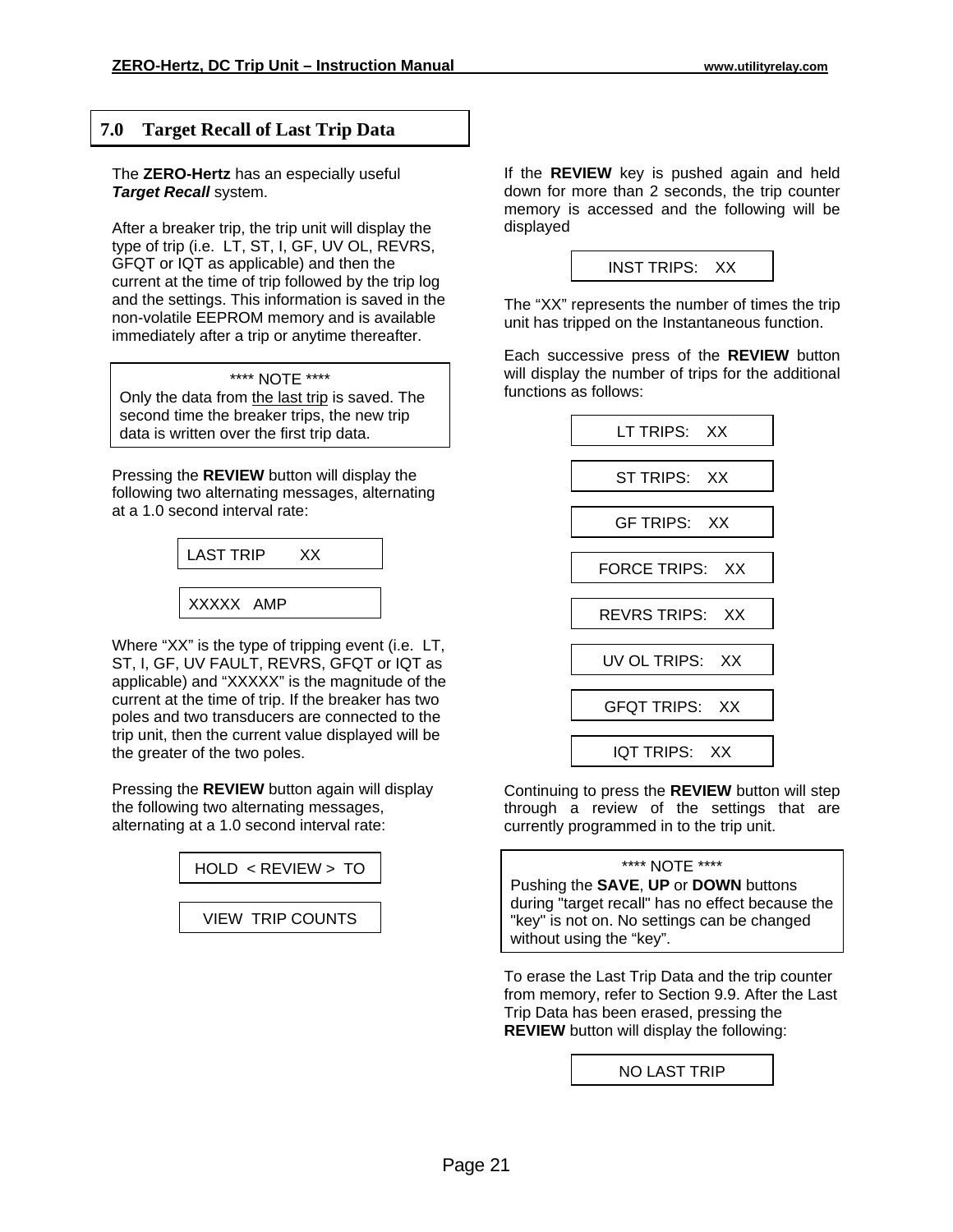#### **8.0 Normal Operation**

#### **Breaker Current Less than 20% of Transducer/Shunt Rating:**

With the trip unit in service, and the breaker current less than 20% of the transducer/shunt rating, the display will show the following:

## LOW CURRENT

#### **Breaker Current Greater than 20% of Transducer/Shunt Rating:**

If the breaker current is greater than 20% of the transducer/shunt rating but less than the LT pick-up value or GF pick-up value (if applicable), the following will be shown on the display.

## CURRENT XXXXX A

When the trip unit detects an overload situation, the "PICK-UP" light on the front of the trip unit will illuminate, and the following will alternately be shown on the display at .5 second intervals:

CURRENT XXXXX A

OVERLOAD

#### **9.0 Testing & Calibration – Transducers Input**

#### \*\*\*\* WARNING \*\*\*\*

Always REMOVE FUSES from the fuse block supplying power to the trip unit when testing the breaker. This includes high current injection testing, meggering or any other test, which requires energizing the breaker stabs or control wiring supplying power to the trip unit.

Failure to REMOVE FUSES while testing can result in permanent damage to the trip unit.

Be sure to REPLACE FUSES before placing the breaker in service.

A "primary injection" test is recommended as the initial test of the **ZERO-Hertz** retrofit. If a DC high current test set is available, it should be used for calibration and all functional tests of the trip unit.

If an AC high current test set is the only type available, it should be used for calibration and to test the trip unit's pick-up, timing accuracy and repeatability for the Long-Time, Short-Time, Instantaneous, Reverse Current and Ground Fault functions (On some breakers only a DC high current test set can be used. This will be indicated in the kit installation manual.).

When testing the trip unit, it is important to remember that the trip unit requires control power to operate during calibration and testing. To power the trip unit, simply remove the wires that connect the trip unit power inputs to the breaker stabs or control wiring and apply a suitable power source to those two terminals on the trip unit. Be sure to observe the control power voltage range, which is clearly marked above the terminals on the top of the trip unit.

#### \*\*\*\* WARNING \*\*\*\*

Only apply control power to the terminals clearly marked as the **Power Input** on the top of the trip unit. Also observe the voltage restrictions marked on the top of the trip unit.

DO NOT apply power to any other terminals on the trip unit. Applying power to any terminals other than the Power Input terminals will cause SEVERE DAMAGE and voids the warranty of the trip unit.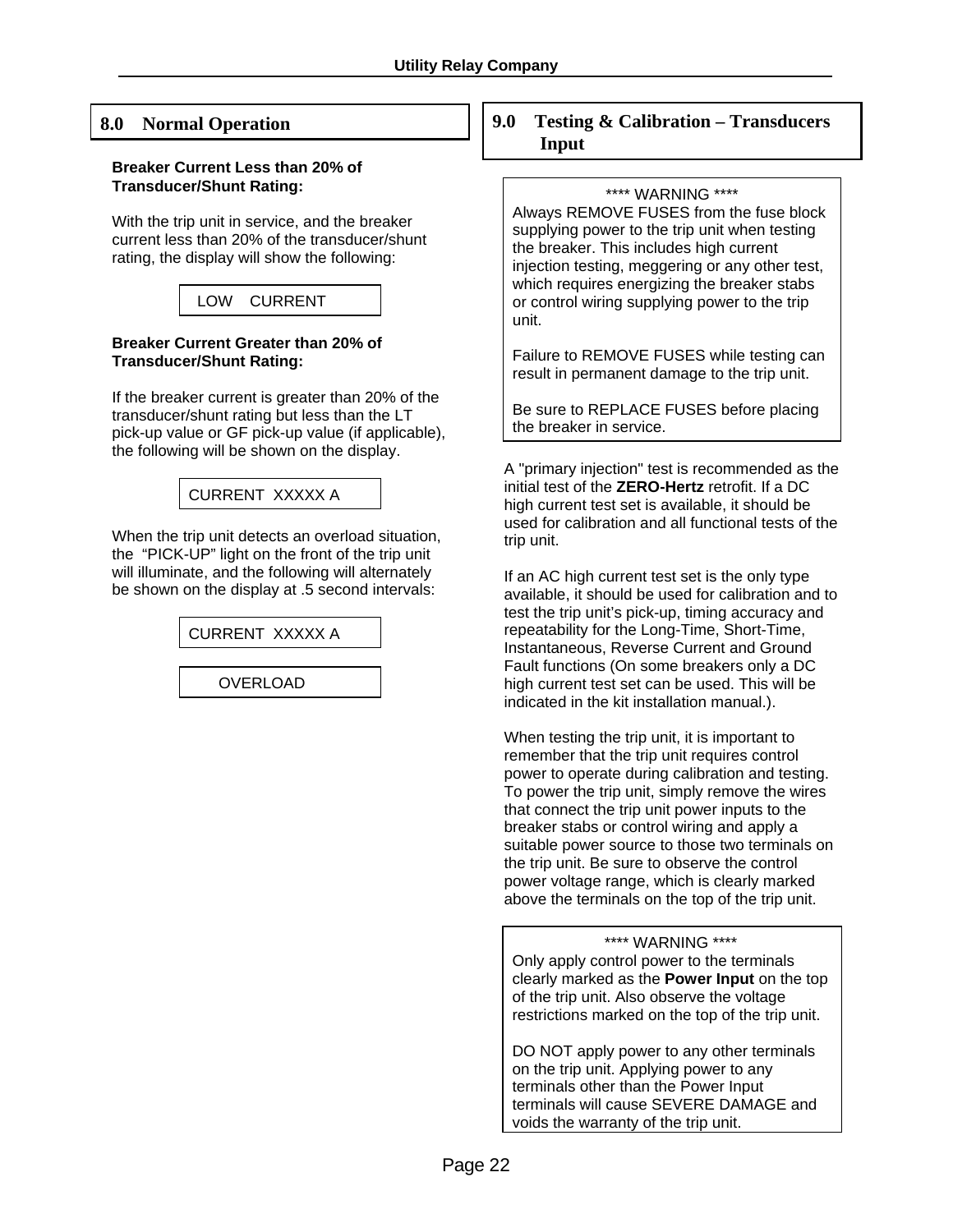## **9.1 Step 1: Commission the Trip Unit**

Before proceeding with the normal primary injection tests, the trip unit must be commissioned to make it functional. See Section 5.0 for the commissioning procedure. It is best to use the final pick-up and time delay settings if they are known. If not, use typical settings for the primary injection test.

It is important to remember that control power must be applied to the trip unit during primary injection testing. 120VAC can be used.

## **9.2 Step 2: Verify Transducer Installation**

#### **INSTALLATION ON A ONE POLE BREAKER**

It is important to verify that the transducer is properly oriented on the breaker bus with regard to the direction of the flow of current on the "+ " pole of the breaker.

To ensure proper transducer orientation, verify that the label on the side of the transducer (shown below) is oriented such that the arrow points in the same direction as the flow of current (i.e. from the source to the load) on the "+" pole of the breaker.



Improper orientation of the transducer on the "+" pole will result in a reverse current nuisance trip if the Reverse Current (RC) function is on.

If the transducer is not oriented properly on the breaker bus, unscrew the transducer from the bus, rotate the transducer 180 degrees and refasten to the bus using the existing screw. It will be necessary to re-calibrate the transducer if it must be repositioned on the bus (see section 9.4).

Also verify that the transducer is connected to the "+ TRANSDUCER" input on the top of the trip unit.

If the transducer is not properly connected, the trip unit's LCD will display:

CHECK XDUCERS

until the connection is correct. The **SELF TEST OK** LED will be off until the connections are correct.

#### \*\*\*\* NOTE \*\*\*\*

The Ground Fault (GF) function can only be implemented on a two pole breaker with both the "+" and "-" transducers connected. If the GF function was turned ON during the commissioning process, the trip unit will automatically defeat this function if only the "+" transducer is being used.

The GF feature is not available for shunt input.

#### **INSTALLATION ON A TWO POLE BREAKER**

The **ZERO-Hertz** trip unit can be installed on a two pole breaker with only one transducer by installing the transducer on the "+" pole of the breaker. However, an addition transducer must also be used on the "-" pole of the breaker in order to implement the Ground Fault (GF) function.

It is important to verify that the transducers are properly oriented on the breaker bus with regard to the direction of the flow of current. To ensure proper transducer orientation, check the following:

- 1.) For the transducer installed on the "+" pole of the breaker; verify that the label on the side of the transducer (shown below) is oriented such that the arrow at the side of the label points in the same direction as the flow of current on the "+" pole (i.e. from the source to the load).
- 2.) For the transducer installed on the "-" pole of the breaker, the orientation of the transducer does not matter since this transducer is not used to detect current direction. Only the absolute value of the current is determined and used to calculate the Ground Fault current.

Also verify that the transducer installed on the "+" pole is connected to the "+ SENSOR" input on the top of the trip unit.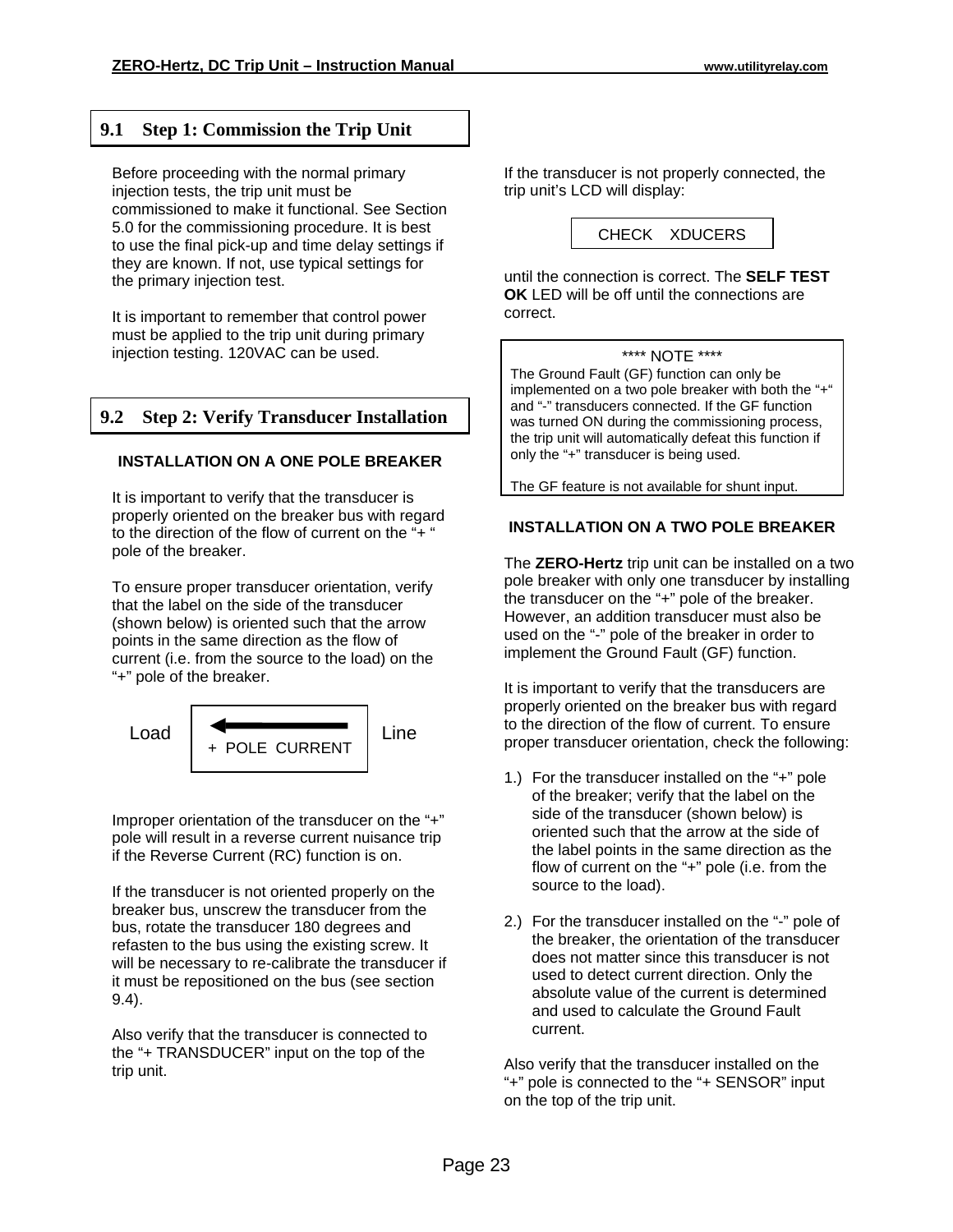## **9.3 Step 3: Defeat RC (if so equipped)**

If the trip unit has the Reverse Current function turned on, it will be necessary to defeat it when testing with an AC high current test set.

To defeat Reverse Current, jumper the "AC Test" terminals located on the top of the trip unit.



**9.4 Step 4: Calibrate the Transducers**

After the installation of the **ZERO-Hertz** retrofit kit, it is necessary to calibrate the transducer(s) to match the transducer rating programmed into the trip unit during the commissioning process.

\*\*\*\* IMPORTANT \*\*\*\* The transducer must never be calibrated so that its rating exceeds the continuous current rating of the breaker.

The transducers are calibrated using the 16-turn adjustment screw located on the face of each transducer next to the wiring connector.

To calibrate the transducer on the "+" pole of the breaker perform the following:

- 1.) Unplug the "-" pole transducer from the trip unit if the breaker is so equipped. This will automatically defeat the Ground Fault function.
- 2.) Connect an AC or DC high current test set to the "+" pole stabs of the breaker. The kit installation manual will indicate if an AC high current test set can be used.

 (Remember to jumper the "AC Test" terminals on the top of the trip unit when using an AC test set and reverse current is on).

- 3.) Apply control power to the trip unit. 120Vac can be used.
- 4.) Inject a test current through the "+" pole of the breaker which is approximately equal to the transducer rating programmed into the trip unit.
- 5.) With the current flowing, adjust the transducer rating adjustment screw, located on the "+" pole transducer next to the wiring connector, until the trip unit's LCD display's the same current value which is being injected into the breaker.
- 6.) Discontinue injecting current, the calibration process for the "+" transducer is now complete.

#### **For a two pole breaker with two transducers, the "-" pole transducer must be calibrated as follows:**

- 1.) Unplug the "+" pole transducer from the trip unit. This will automatically defeat the Ground Fault function. NOTE: The "SELF TEST OK" LED on the trip unit will go out.
- 2.) Connect an AC or DC high current test set to the "-" pole stabs of the breaker. . The kit installation manual will indicate if an AC high current test set can be used.
- 3.) Apply control power to the trip unit. 120Vac can be used.
- 4.) Inject a test current through the "-" pole of the breaker which is approximately equal to the transducer rating programmed into the trip unit.
- 5.) With the current flowing, adjust the transducer rating adjustment screw, located on the "-" pole transducer next to the wiring connector, until the trip unit's LCD display's the same current value which is being injected into the breaker.
- 6.) Discontinue injecting current, the calibration process is now complete.

When the calibration process is completed, make sure that all of the transducer cables are properly reconnected.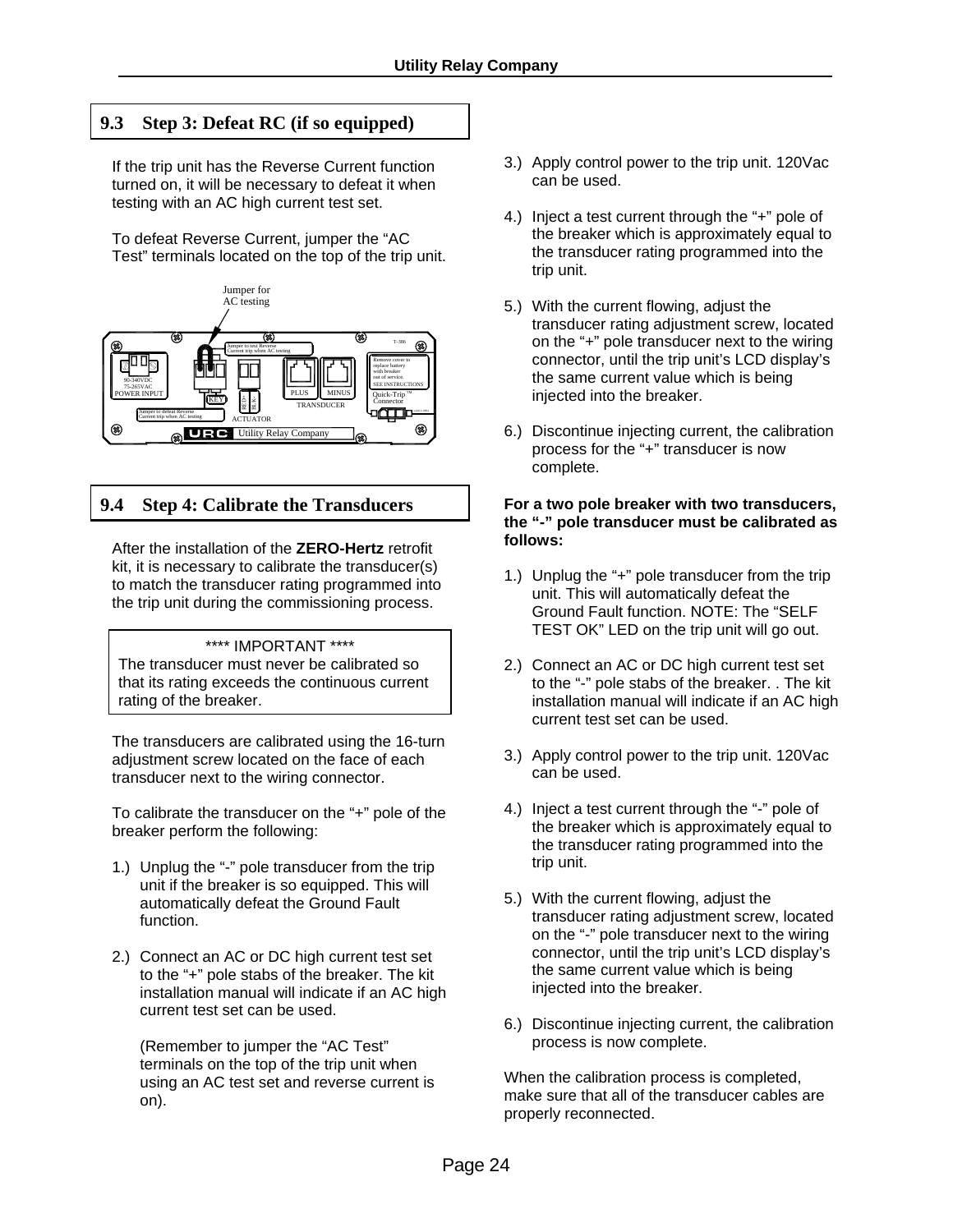## **9.5 Step 5: Defeat GF (if so equipped)**

If the trip unit is equipped with the Ground Fault function, it will be necessary to defeat ground fault trip to test the remainder of the functions.

Temporarily disconnect the cable going to the transducer on the pole *NOT* being tested. This will turn off the GF function.

To test the Ground Fault function, inject current from the line to the load stabs on one pole of the breaker with both transducers connected.

## **9.6 Step 6: Verify Pick-Up and Calibration**

To test the LT Pick-Up, increase the current until the "Pick-Up" LED illuminates. Observe that the injected current corresponds to the programmed LT Pick-Up setting.

## **9.7 Step 7: Primary Injection Tests**

Proceed with the normal primary injection test to verify the pick-up and time delay of the various trip functions. The pick-up and time values should be within the tolerance band of the **ZERO-Hertz** time-current curves.

When testing the time delay of a trip function, the test current must be at least 10% greater than the pick-up setting for that function.

## **9.8 Step 8: Reverse Current (RC) Testing**

When using an AC high current test set, installing a jumper wire as shown below can test the Reverse Current (RC) function. This forces the trip unit to consider the "+" pole current as reverse current.



Proceed with the normal primary injection test to verify the pick-up and time delay of the RC function. The pick-up and time values should be within the tolerance band of the **ZERO-Hertz** time-current curves.

The direction of current flow is only determined by the "+" pole. Do NOT try to test the "-" pole for the RC trip function.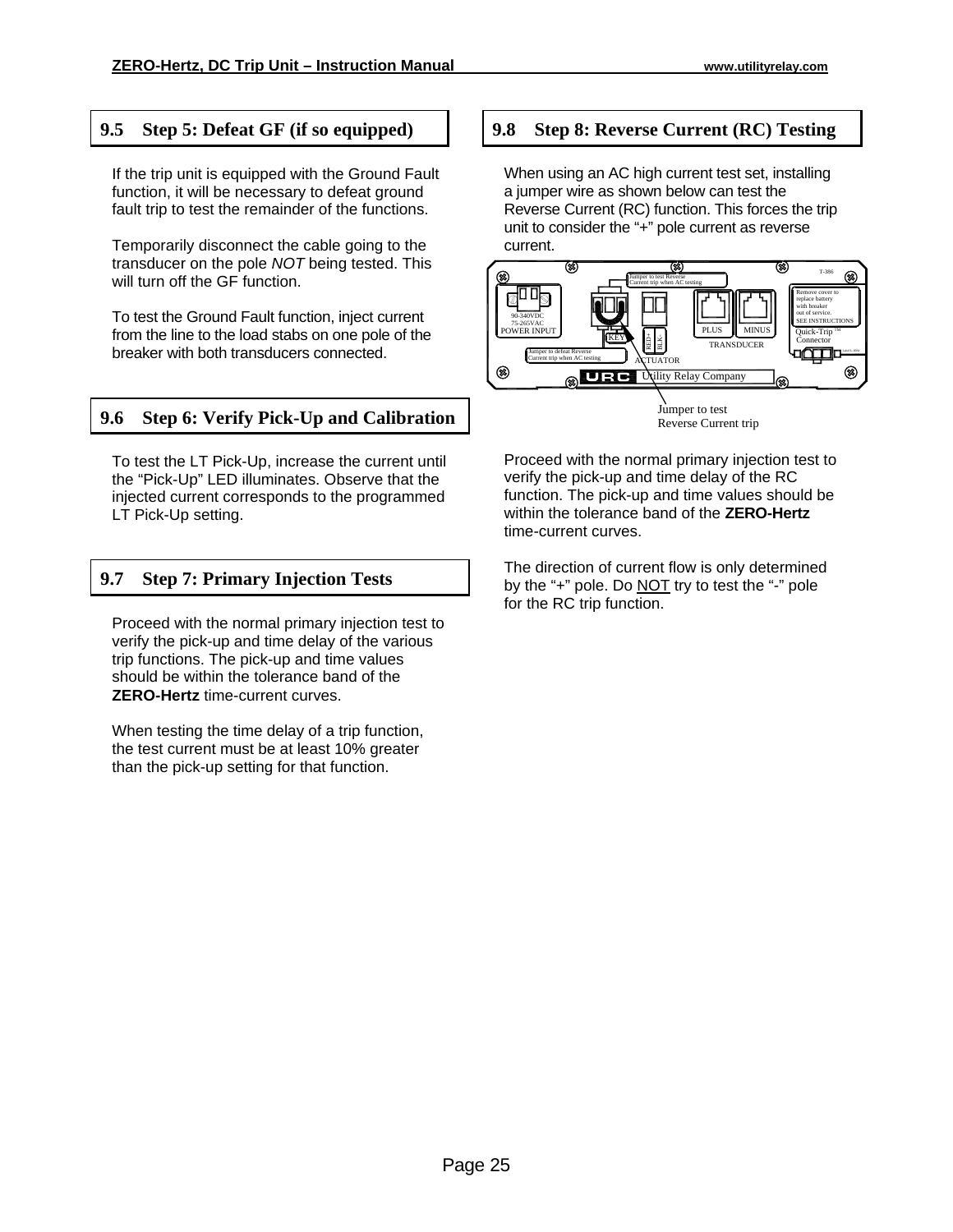## **9.9 Step 9: Erase Last Trip Data**

After completing the primary injection test, it is important to erase the last trip data from the memory of the trip unit.

#### \*\*\*\* IMPORTANT \*\*\*\*

Erase the last trip data from the memory of the trip unit after completing the primary injection tests.

To erase the memory in the trip unit after completing the primary injection tests, use one the following methods:

#### **Method 1:**

- 1) The trip unit should not be powered-up.
- 2) Install the security key. See section 4.0.
- 3) Push and hold both the **UP** and **DOWN** push buttons.
- 4) While continuing to hold the **UP** and **DOWN** buttons, push the **REVIEW** button. Release all buttons. The following will be displayed:

UN-COMMISSION?

- 5) If the settings made during the commissioning procedure are to be erased, press the **UP** button. If the settings are **not** to be erased, push the **DOWN** button.
- 6) The following will be displayed:



- 7) If the last trip data is to be erased, press the **UP** button. If the data is **not** to be erased, push the **DOWN** button.
- 8) The trip unit will turn OFF. Remove the security key. All appropriate changes are completed.

#### **Method 2:**

- 1) With the unit powered-up, press the **REVIEW** button until the last trip data is displayed.
- 2) Push and hold in both the **UP** and **DOWN** buttons.
- 3) While continuing to hold the **UP** and **DOWN** buttons, push the **SAVE** button to clear the last trip data. The following will be displayed:

NO LAST TRIP

Last Trip Data has been erased.

#### \*\*\*\* IMPORTANT \*\*\*\*

If the last trip data is not erased after the primary injection test, the operating personnel may later assume that the breaker interrupted a fault at some time in the past when they check the last trip data.

#### **10.0 Testing – Shunt Input**

Primary injection testing is usually not practical when shunt input is used.

Accurate pick-up and timing tests of the shunt input can be made using Utility Relay Company's **ZERO-Hertz** Secondary Injection Test Set.

Alternatively, other test equipment that provides an adjustable milli-Volt signal can be used.

The recommended signal rages are:

| .                     |                      |
|-----------------------|----------------------|
| 50 milli-Volt Shunt:  | 0 to 500 milli-Volt  |
| 100 milli-Volt Shunt: | 0 to 1000 milli-Volt |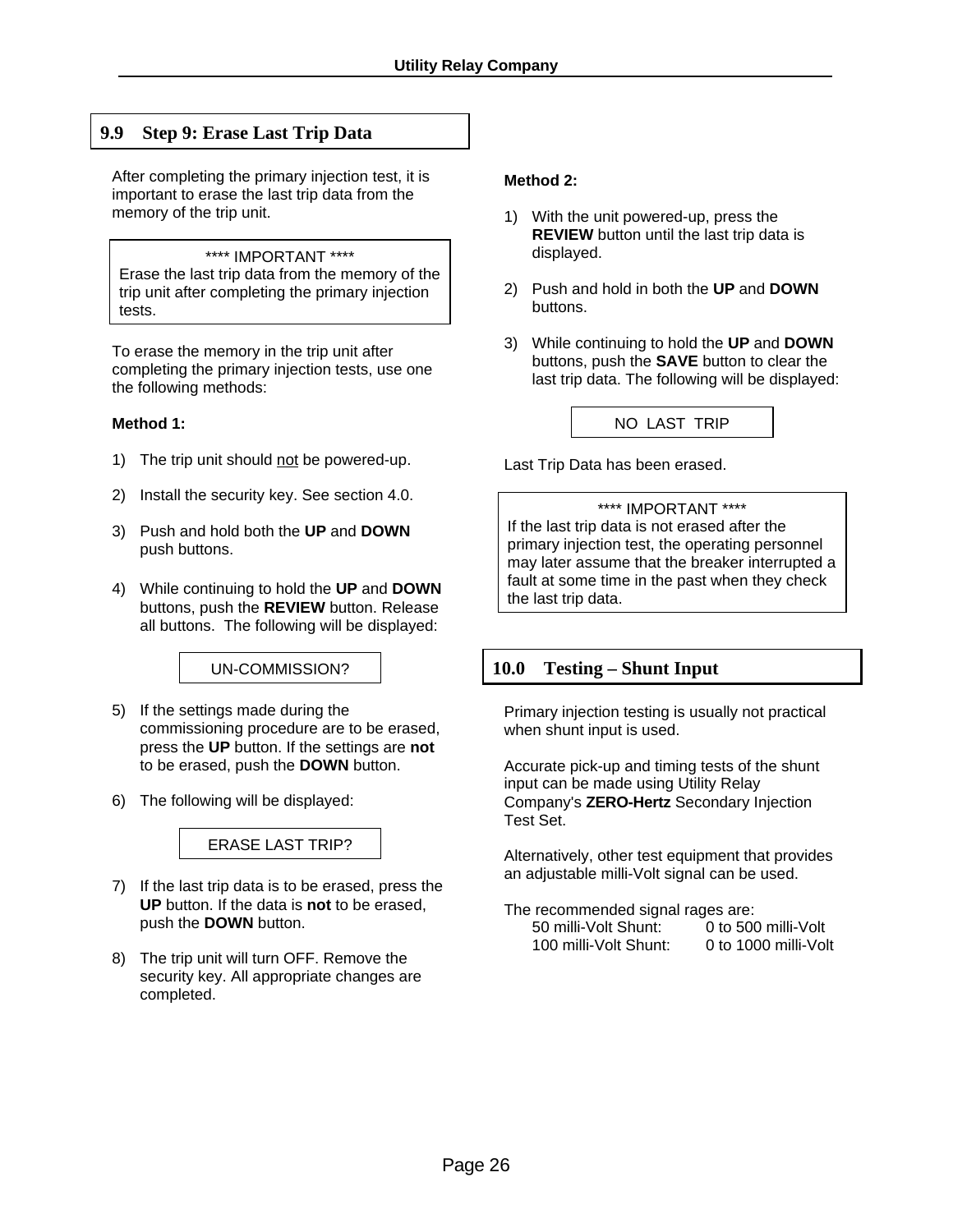## **11.0 Ratings**

Ambient Temperature:

- o Trip Unit:  $-4^{\circ}F$  (-20 $^{\circ}C$ ) to 150 $^{\circ}F$  (65 $^{\circ}C$ )
- o LCD Display: Standard Temp, Supper Twist 32°F (0°C) to 122°F (50°C)
- o Humidity: 95% non-condensing

Conformal Coating:

o Polyurethane conformal coating HumiSeal type 1A33

Current Transducers:

- o 1 milli-Amp secondary at rated current.
- o Linear to 12 milli-Amp

#### Shunt Input:

- o 50mV shunt input, linear to +/- 550mV
- o 100mV shunt input, linear to +/- 1100mV
- o 1000VDC maximum recommended operating system voltage
- o 3750VDC isolation for 60 sec.

#### Enclosure:

- o Extruded aluminum housing
- o 6.76" X 3.84" X 2.28" nominal overall dimensions

## **12.0 Warranty**

A conditional 2-year warranty is offered with each **ZERO-Hertz** trip unit.

Contact Utility Relay Company, LTD for full details.

### **13.0 Time-Current Curve**

The Time-Current curves are shown on the last pages of this manual.

The curves are shown on log-log graph with seconds in the vertical direction and normalized current in the horizontal direction.

Overload and fault currents are shown as multiples of the LT pick-up setting. Ground and Reverse currents are shown as a percentage of the transducer rating.

The curves for the following time bands:

- LT ST I²T
- GF I²T
- RC I²T

are based on the following equation:

 $I<sup>2</sup>T = Constant$ 

Where: I is current in amps T is time to trip in seconds (center of the band)

The tolerance for the bands is  $\pm$  10% in the current direction. Based on the Time vs. Current trip equation ( $I^2T =$  Constant) for the LT trip function, the mathematical tolerance in the time direction for LT is +23.5% and –17.4%. The tolerances in the time direction for the other functions are graphically shown on the Time-Current curves.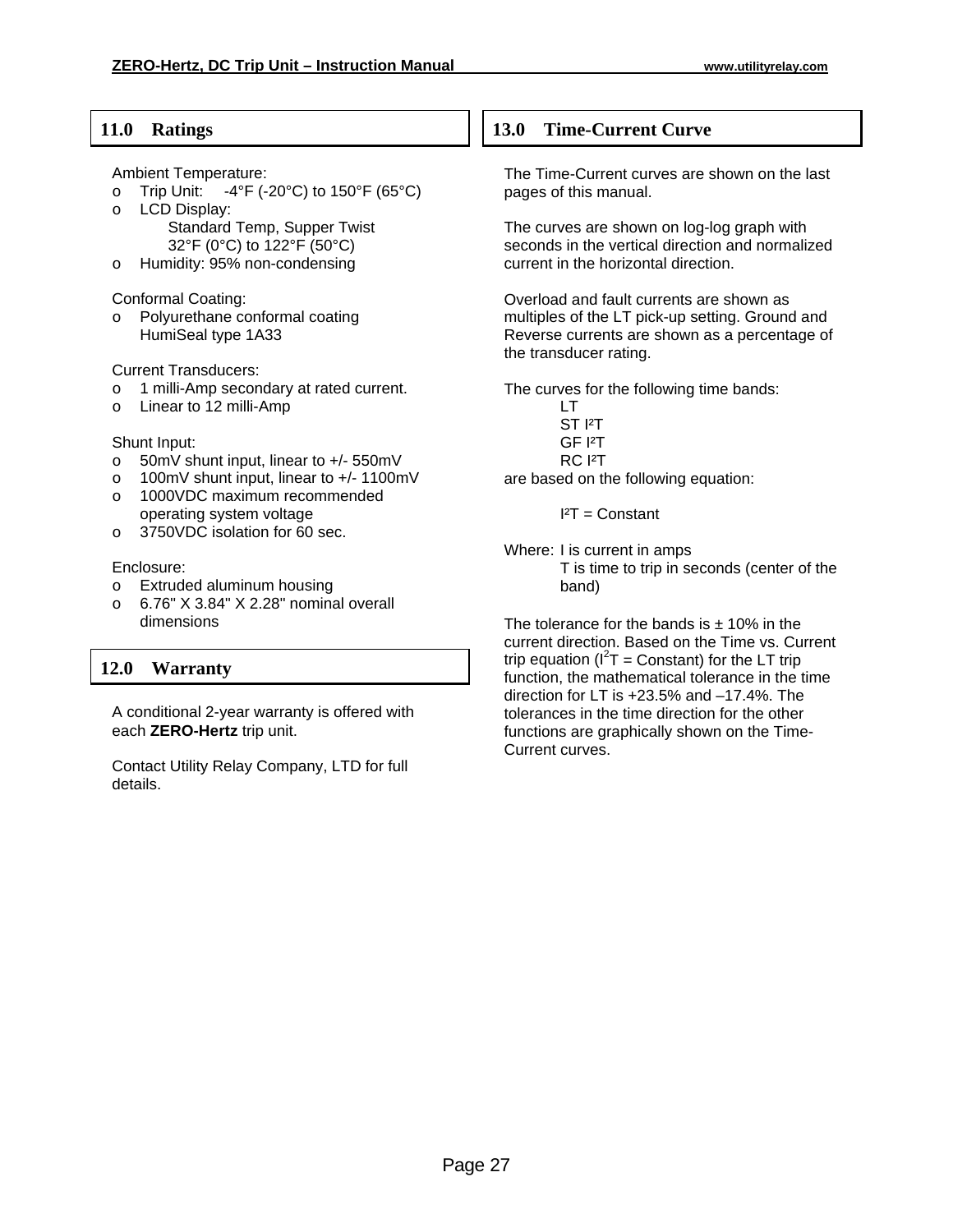## **13.1 LT Trip Time**

For overload currents, the above equation can be restated as follows:

 $T = TBC_{LT}$  divided by  $X^2$ 

- Where: **T** = time to trip in seconds (center of the band)
	- $X =$  current in multiples of the LT pick-up setting
	- **TBC** $_{LT}$  = the LT Time Band Constant = 36 X LT time band setting

#### \*\*\*\* NOTE \*\*\*\*

The LT Time Band Constant (TBC<sub>LT</sub>) = 36 X The LT Time Band Setting in seconds.

EXAMPLE #1:

| <b>Transducer Rating</b> | 1600A |
|--------------------------|-------|
| LT pick-up               | 1200A |
| LT time band             | 20S   |
| <b>Test Current</b>      | 3600A |

 $TBC_{LT} = 36$  X LT Time Band Setting =  $36 X 20 = 720$ 

and  $X = 3600A / 1200A = 3$ 

Therefore: trip time =  $T = TBC_{LT} / X^2$  or  $720/3^2 = 720/9 = 80$  seconds

\*\*\*\* NOTE \*\*\*\* To determine the LT trip time by calculation:

- 1) Calculate the LT Time Band Constant (TBC<sub>LT</sub>)
- 2) Calculate "X" where:  $X =$  (test current) (LT Pick-Up Setting)
- 3) Solve the equation: trip time(sec) =  $TBC_{LT}$  divided by  $X^2$

## **13.2 ST Trip Time**

With I<sup>2</sup>T off or for currents greater than 10 X LT Pick-Up Setting, the ST trip time is a constant equal to the ST Time Band setting.

With I<sup>2</sup>T on and for currents less than 10 X LT Pick-Up Setting, the ST trip time is determined by the following equation:

 $T = TBC_{ST}$  divided by  $X^2$ 

Where: **T** = time to trip in seconds (center of the band)

> $X =$  current in multiples of the LT pick-up

**TBC**<sub>ST</sub> = the ST Time Band **Constant** 

#### \*\*\*\* NOTE \*\*\*\*

The ST Time Band Constant (TBC $_{LT}$ ) = 35 for the .35S Time Band 20 for the .20S Time Band 15 for the .15S Time Band 10 for the .10S Time Band 7 for the .07S Time Band

EXAMPLE #2:

| 1600A                    |
|--------------------------|
| 1200A                    |
| 6000A                    |
| .20S I <sup>2</sup> T ON |
| 7200A                    |
|                          |

 $TBC<sub>ST</sub> = 20$  $X = 7200A/1200A = 6$ 

Therefore: trip time =  $T = TBC_{ST} / X^2$  or  $20/6^2 = 20/36 = .556$  seconds

\*\*\*\* NOTE \*\*\*\*

To determine the ST  $I^2$ T trip time by calculation: 1) Determine the ST Time Band Constant  $(TBC<sub>ST</sub>)$  2) Calculate "X" where  $X =$  (test current)/(LT Pick-Up Setting) 3) Solve the equation: trip time(sec) =  $TBC_{ST}$  divided by  $X^2$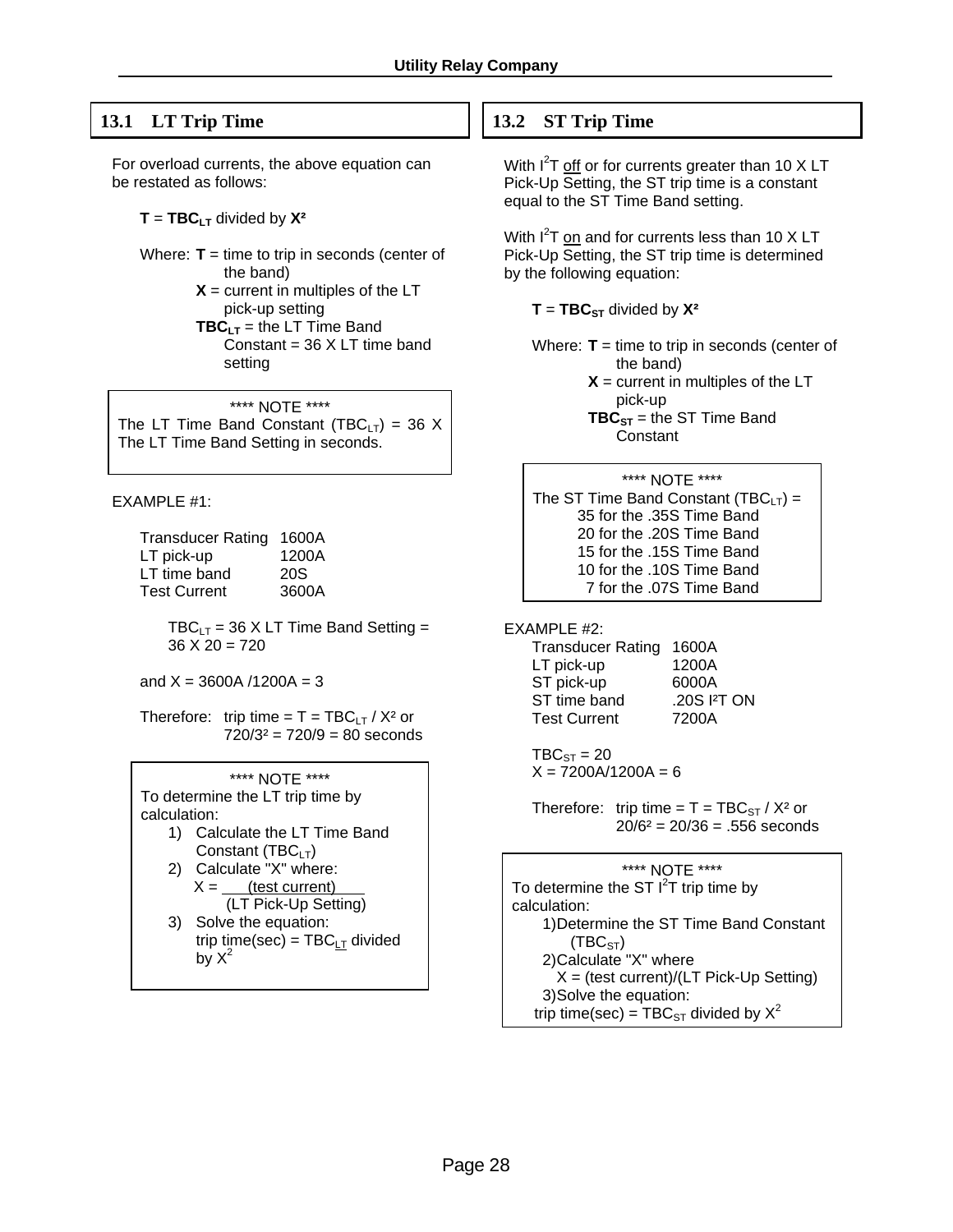## **13.3 GF Trip Time**

With  $I^2$ T off or for currents greater than 2 times the transducer rating, the GF trip time is a constant equal to the GF Time Band setting.

With I<sup>2</sup>T on and for currents less than 2 times the transducer rating, the GF trip time is determined by the following equation:

 $T = TBC_{GF}$  divided by  $X_{GF}^2$ 

 Where: **T** = time to trip in seconds (center of the band)  $X_{GF} = current /$  transducer rating **TBC<sub>GF</sub>** = the GF Time Band **Constant** 

#### \*\*\*\* NOTE \*\*\*\* The GF Time Band Constant (TBC $_{GF}$ ) = 2.0 for the .50S Time Band 1.6 for the .40S Time Band 1.2 for the .30S Time Band 0.8 for the .20S Time Band 0.4 for the .10S Time Band

EXAMPLE #3:

|            | <b>Transducer Rating</b> | 1600A                  |
|------------|--------------------------|------------------------|
| LT pick-up |                          | 1200A                  |
| GF pick-up |                          | 800A                   |
|            | GF time band             | .20S <sup>2</sup> T ON |
| Current    |                          | 640A                   |
|            |                          |                        |

 $TBC_{GF} = .80$  $X_{GF} = 800A/1600A = .50$ 

Therefore: trip time =  $T = TBC_{GF} / X^2$  or  $.80/(.50)^2 = .80/.25 = 3.20$  sec

|              | **** NOTF ****                                    |
|--------------|---------------------------------------------------|
|              | To determine the GF $I2T$ trip time by            |
| calculation: |                                                   |
| 1)           | Determine the GF Time Band                        |
|              | Constant (TBC <sub>GF</sub> )                     |
|              | 2) Calculate " $X_{GF}$ " where:                  |
|              | $X_{GF} =$ (test current)                         |
|              | (Transducer Rating)                               |
| 3)           | Solve the equation:                               |
|              | trip time(sec) = $TBC_{GF}$ divided by $X_{GF}^2$ |
|              |                                                   |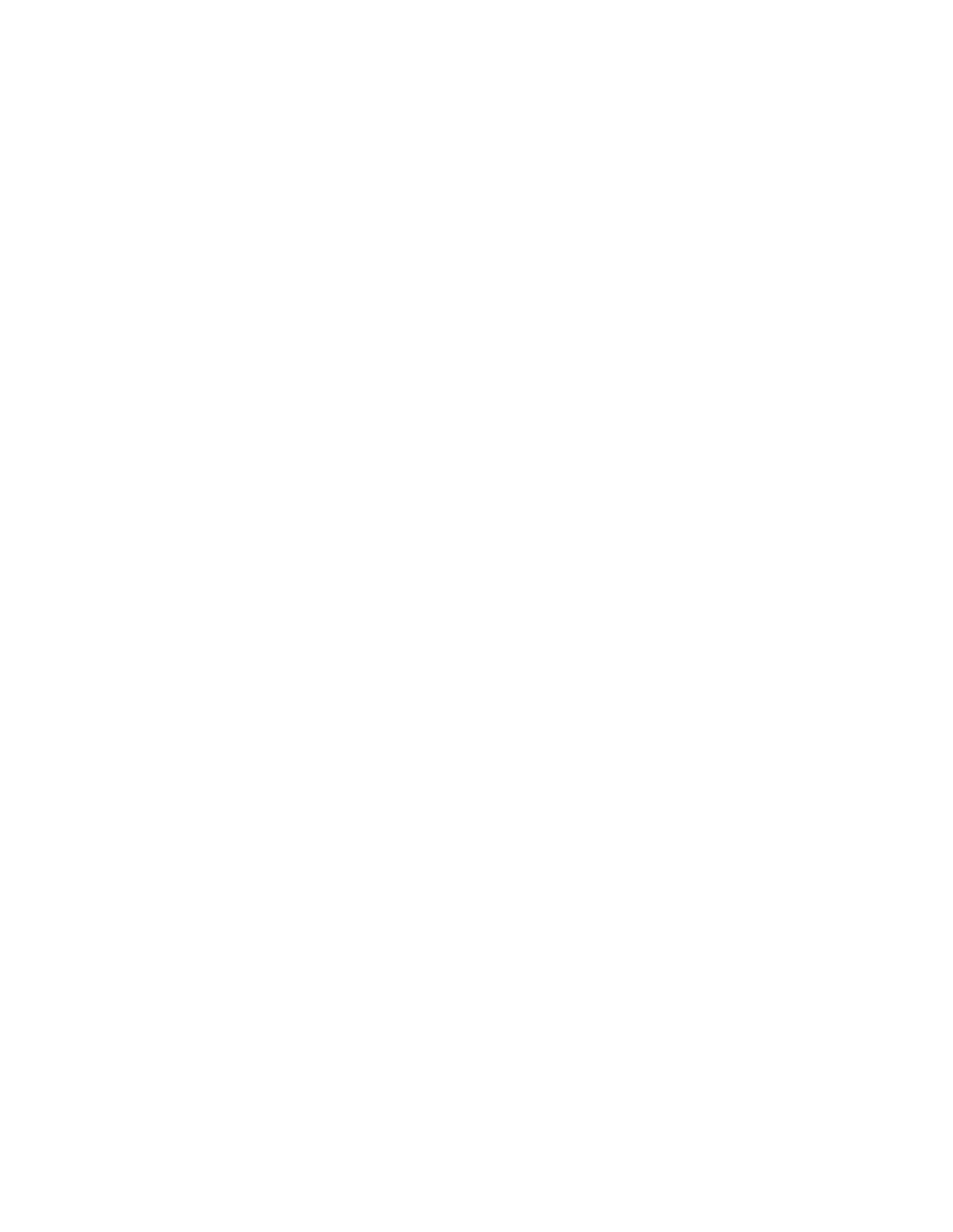

ZERO-Hertz DC Trip Unit Overload Time Current Curve

Page 31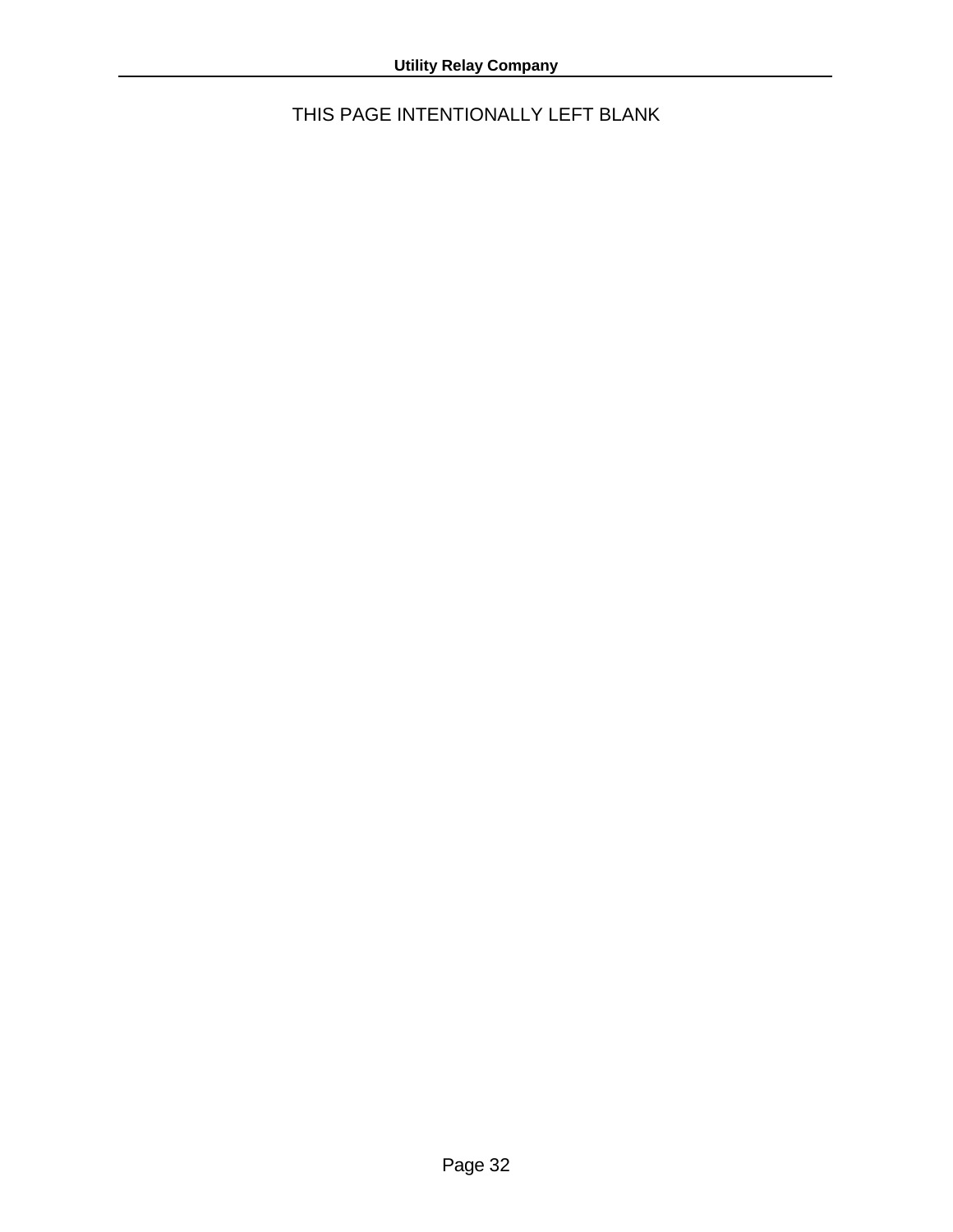

## ZERO-Hertz DC Trip Unit

Reverse Current Time Current Curve Ground Fault Time Current Curve

Current in Percent of Transducer/Shunt Rating

Figure 13.5 Reverse & GF TCC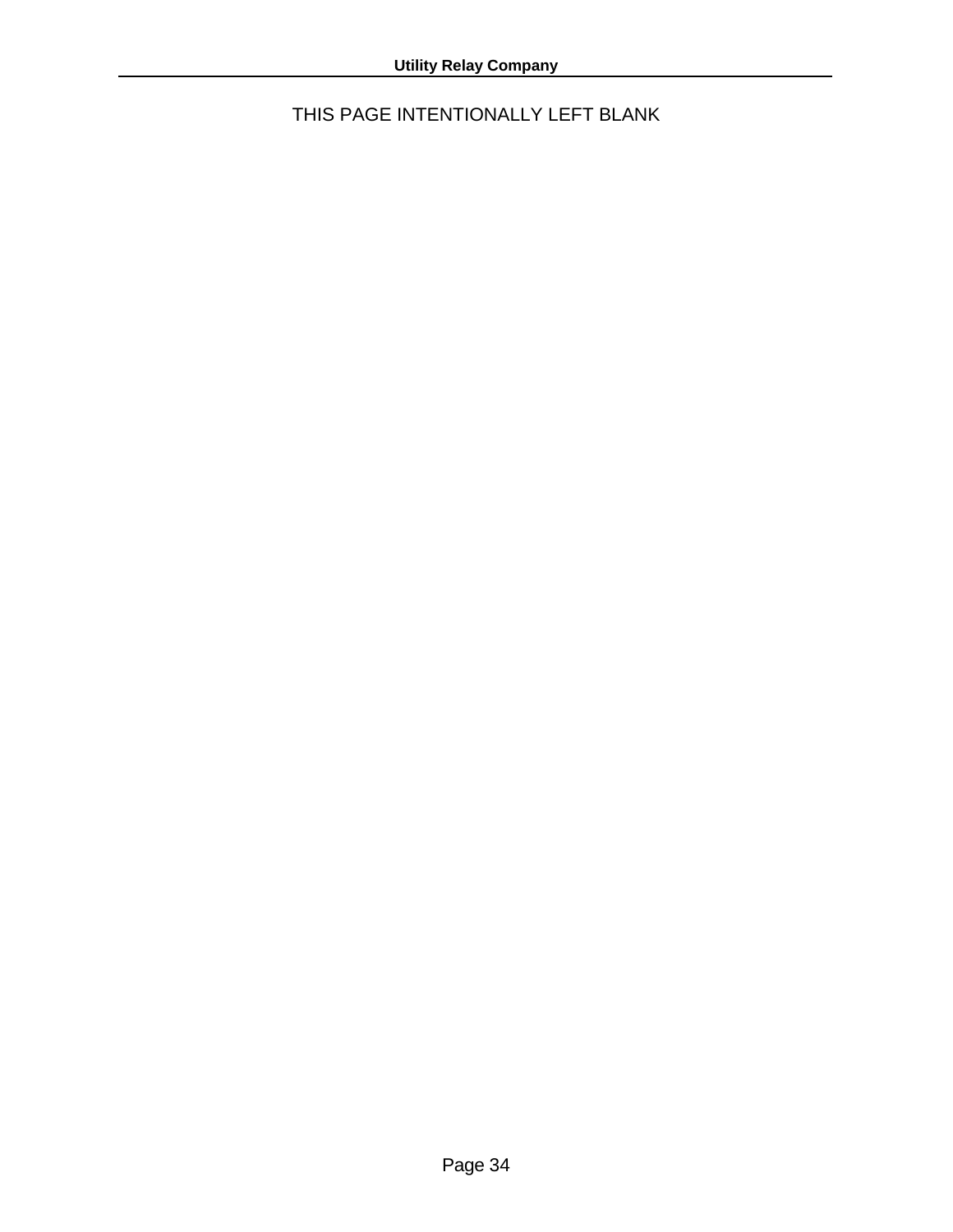

## ZERO−Hertz DC Trip Unit

Figure 13.6 Quick-Trip™ Ground Fault & Instantaneous TCC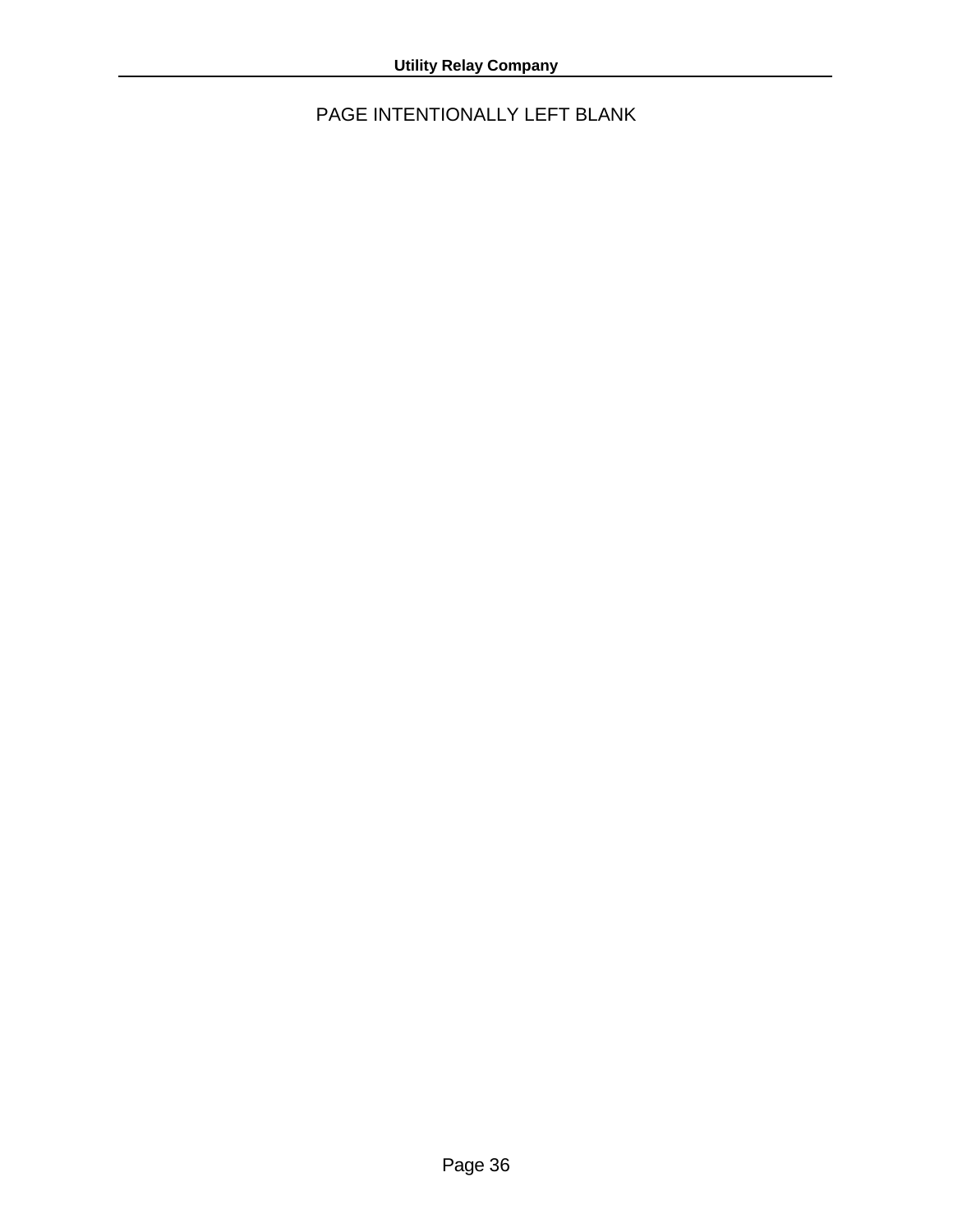

Figure 14.1 Typical Wiring Diagram-Using Actuator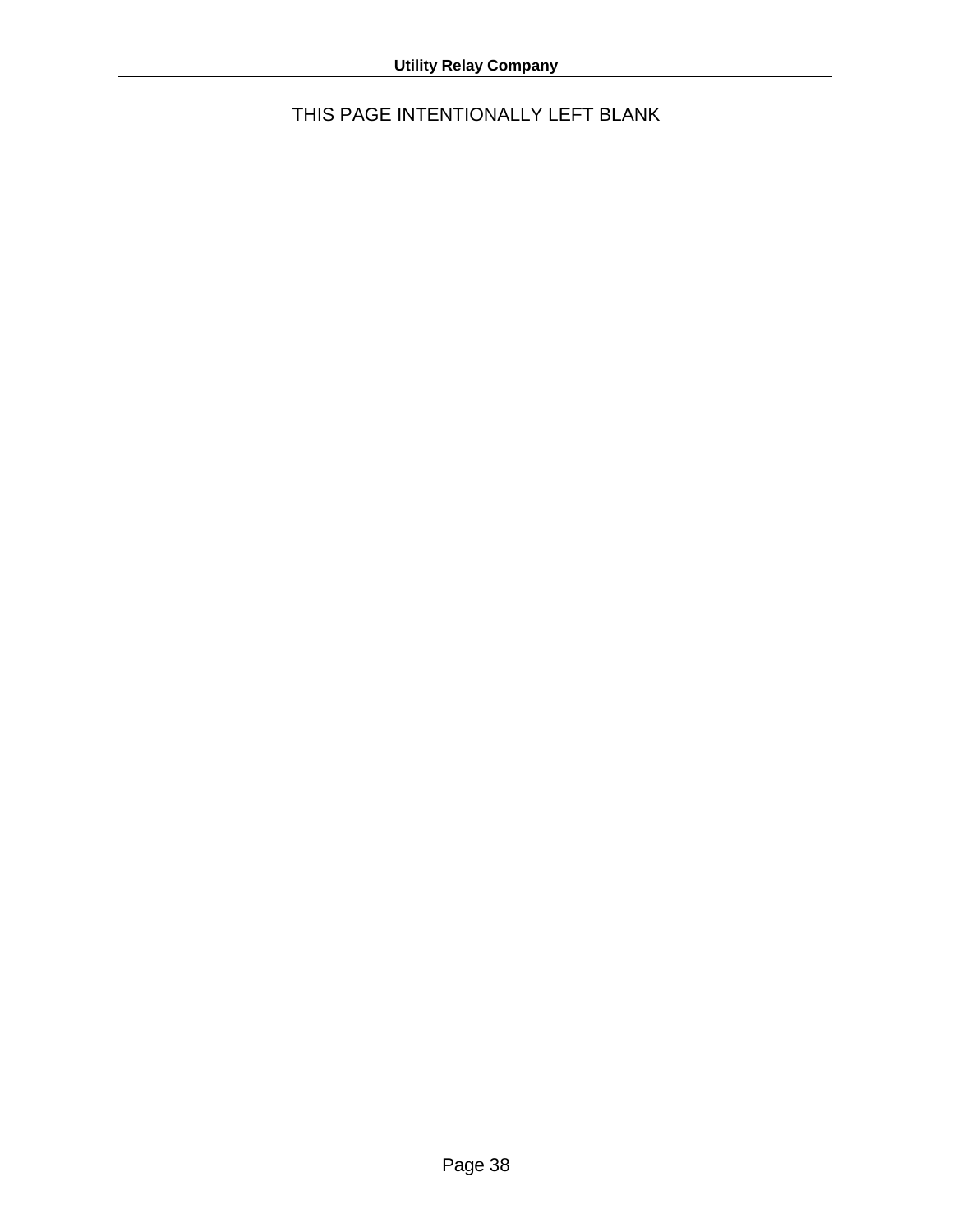

Figure 14.2 Typical Wiring Diagram-Using Electro-Mechanical Trip Relay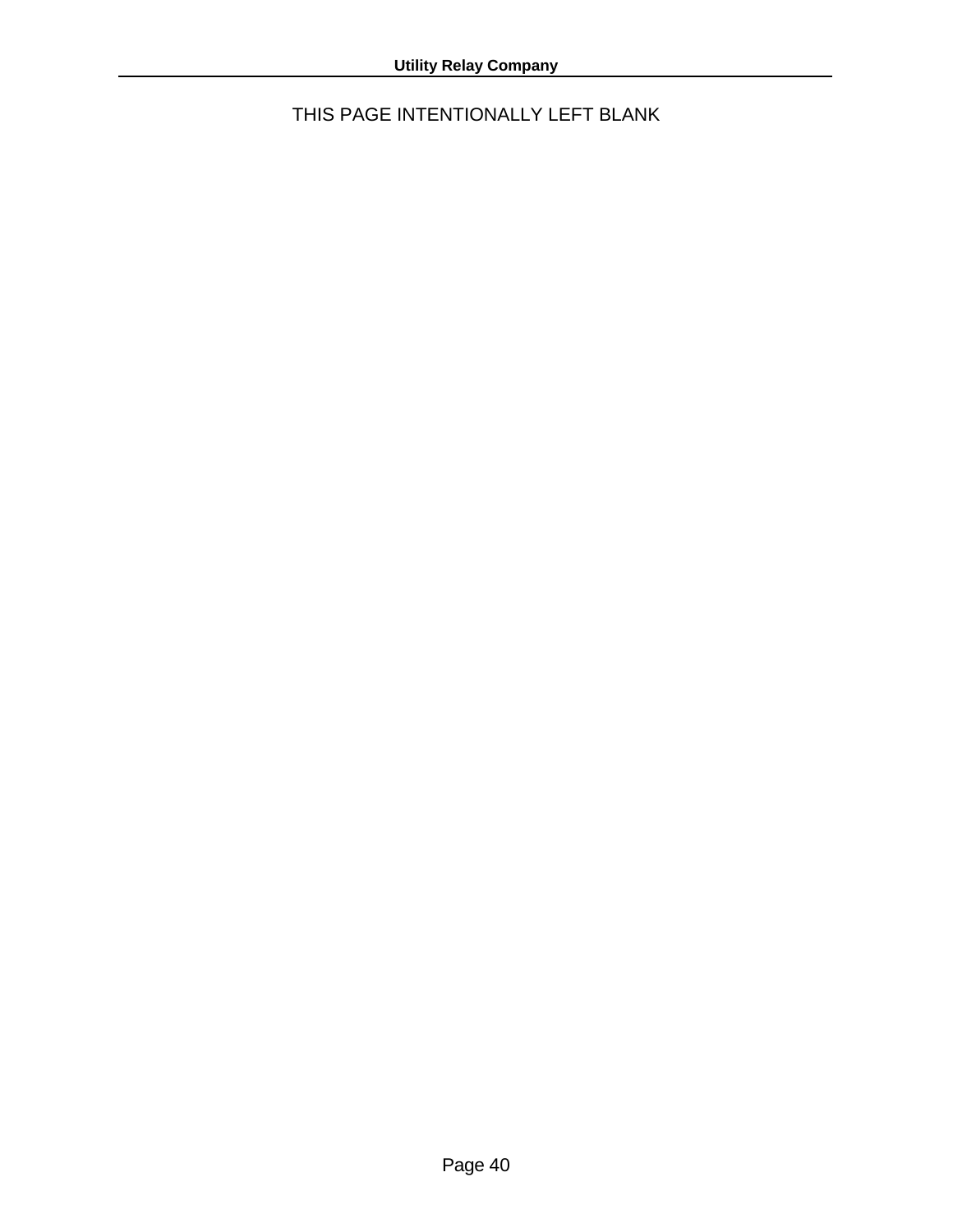

Figure 14.3 Typical Wiring Diagram-Using Solid-State Trip Relay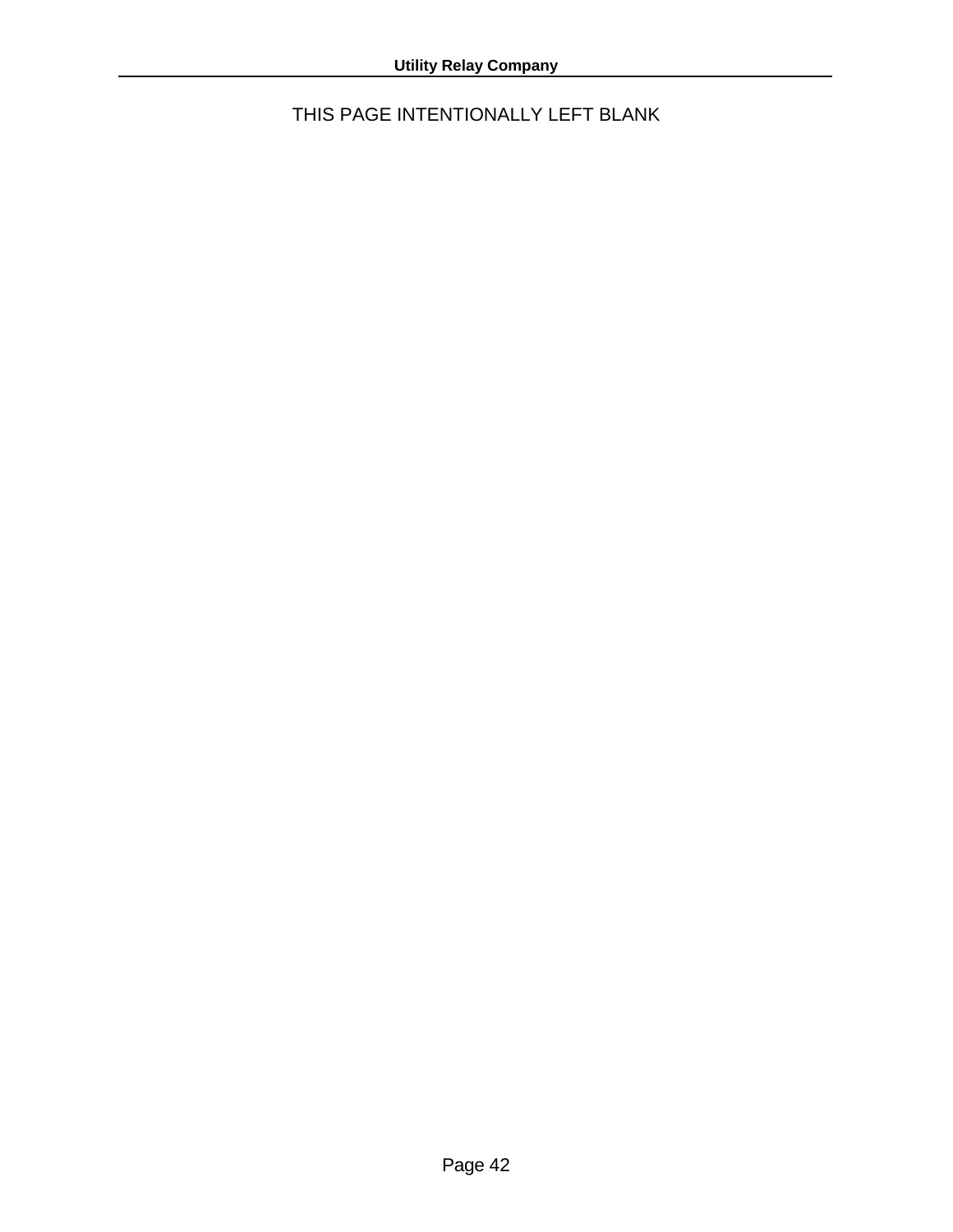

Figure 14.4 Typical Wiring Diagram-Using Shunt Input